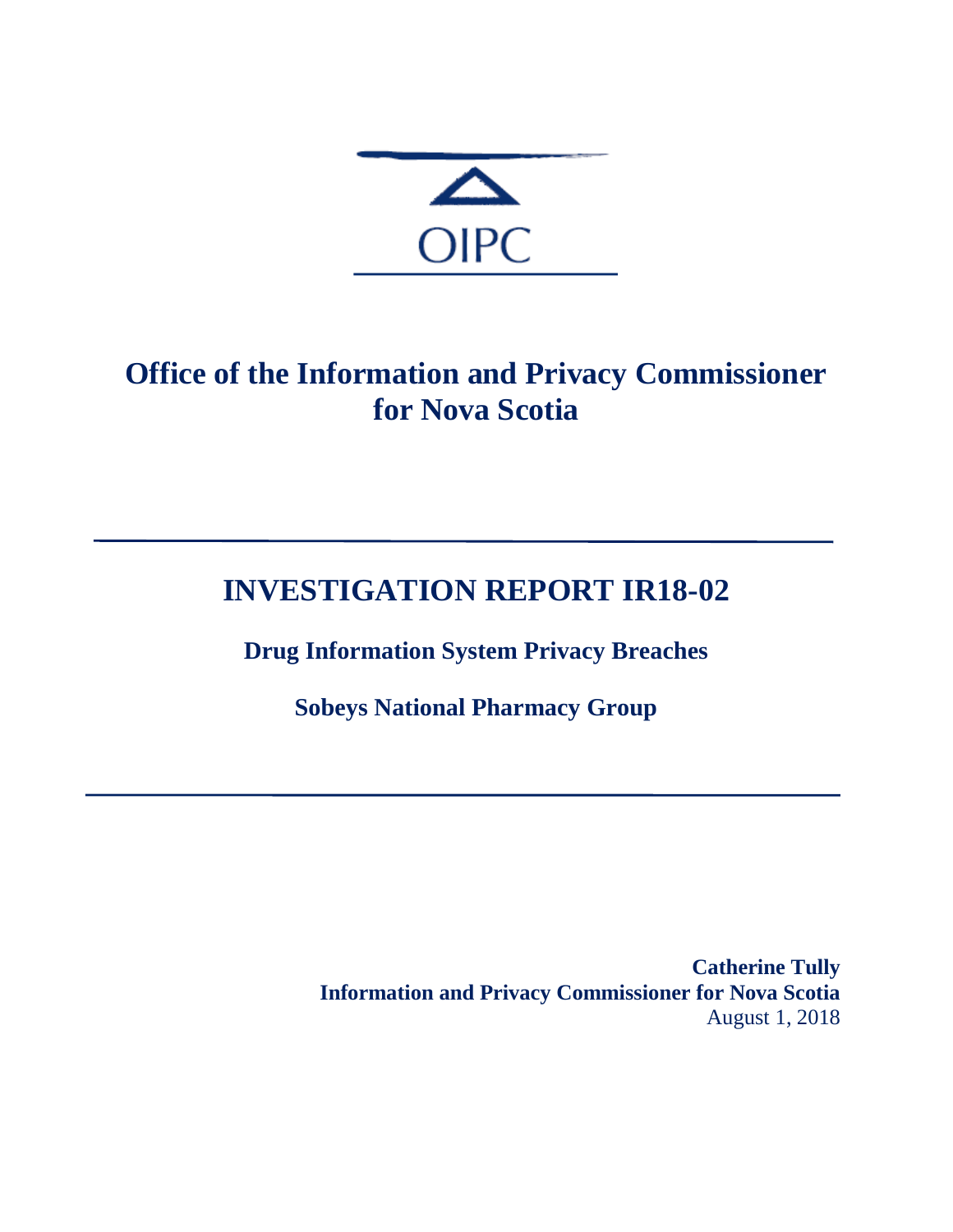# **TABLE OF CONTENTS**

| Commissioner's Message                                                                                | Page<br>3       |
|-------------------------------------------------------------------------------------------------------|-----------------|
| <b>Executive Summary</b>                                                                              | 5               |
| 1.0 Introduction and Purpose of the Report<br>1.1 Introduction<br>1.2 Jurisdiction                    | 7<br>7<br>7     |
| 2.0 Background<br>2.1 The Drug Information System – DIS<br>2.2 Chronology of events                   | 8<br>$8\,$<br>9 |
| 3.0 Issue                                                                                             | 13              |
| 4.0 Analysis and Findings<br>4.1 Did Sobeys take reasonable steps in response to the privacy breaches | 13              |
| as required by ss. 61 and 62 of <i>PHIA</i> ?                                                         | 13              |
| Step 1: Contain the breach and conduct an investigation                                               | 14              |
| Step 2: Evaluate the risks                                                                            | 16              |
| Step 3: Notification                                                                                  | 17              |
| Step 4: Prevention                                                                                    | 18              |
| 5.0 Summary of Findings and Recommendations                                                           | 26              |
| 6.0 Conclusion                                                                                        | 29              |
| 7.0 Acknowledgements                                                                                  | 29              |

 $\overline{a_1}$  ,  $\overline{a_2}$  ,  $\overline{a_3}$  ,  $\overline{a_4}$  ,  $\overline{a_5}$  ,  $\overline{a_6}$  ,  $\overline{a_7}$  ,  $\overline{a_8}$  ,  $\overline{a_9}$  ,  $\overline{a_9}$  ,  $\overline{a_9}$  ,  $\overline{a_9}$  ,  $\overline{a_9}$  ,  $\overline{a_9}$  ,  $\overline{a_9}$  ,  $\overline{a_9}$  ,  $\overline{a_9}$  ,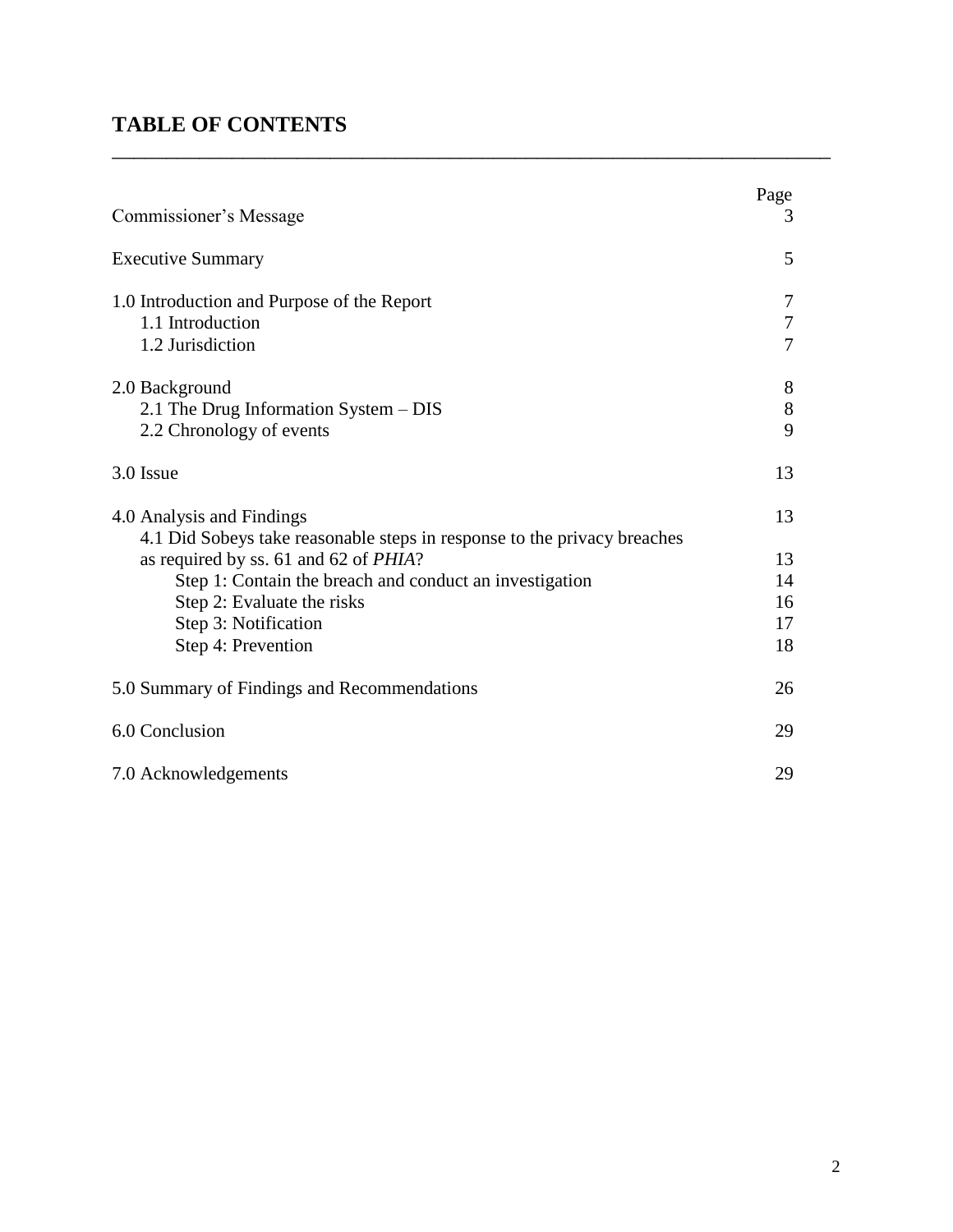

#### **Office of the Information and Privacy Commissioner for Nova Scotia Report of the Commissioner (Review Officer) Catherine Tully**

# **INVESTIGATION REPORT IR18-02**

# **August 1, 2018**

# **Sobeys National Drug Pharmacy Group**

#### **Commissioner's Message**

In our modern world, the delivery of health care is increasingly tied to electronic health records. The advent of electronic health records is intended to improve health care for citizens. But the increasing use of interoperable health databases by a multitude of health care providers also increases the risks of authorized users intentionally using their access for unauthorized purposes. These interoperable databases are rich with detailed personal health information. The temptation to "snoop" is difficult for some individuals to resist. Custodians of electronic health records must anticipate and plan for the intentional abuse of access privileges by authorized users.

This is a case of a pharmacist accessing highly sensitive personal health information over a twoyear period to satisfy personal curiosity. Prescription history and medical conditions contain intimate details of a person's personal life and are among the most sensitive personal health information a custodian keeps about an individual. Access to this information for purposes not related to providing health care is a serious invasion of an individual's personal life and an abuse of authorized user access privileges.

During the course of this investigation, we discovered that the governance and monitoring of broad access, multi-custodian, electronic personal health information databases is a critical vulnerability in the province. There is an urgent need to strengthen and clarify the responsibilities for and monitoring of interoperable health information databases to protect the privacy of Nova Scotians' health information.

The circumstances of this breach illustrate that organizations which have been granted access to public health databases must have in place privacy breach management protocols and an effective technical auditing capacity in order to ensure that they can identify these type of "snooping" breaches and properly contain and manage the risks that result from this type of misuse.

Further, this investigation highlights a significant shortcoming in our health privacy law – the very short time limit for prosecution of offences. The current time limit defaults to six months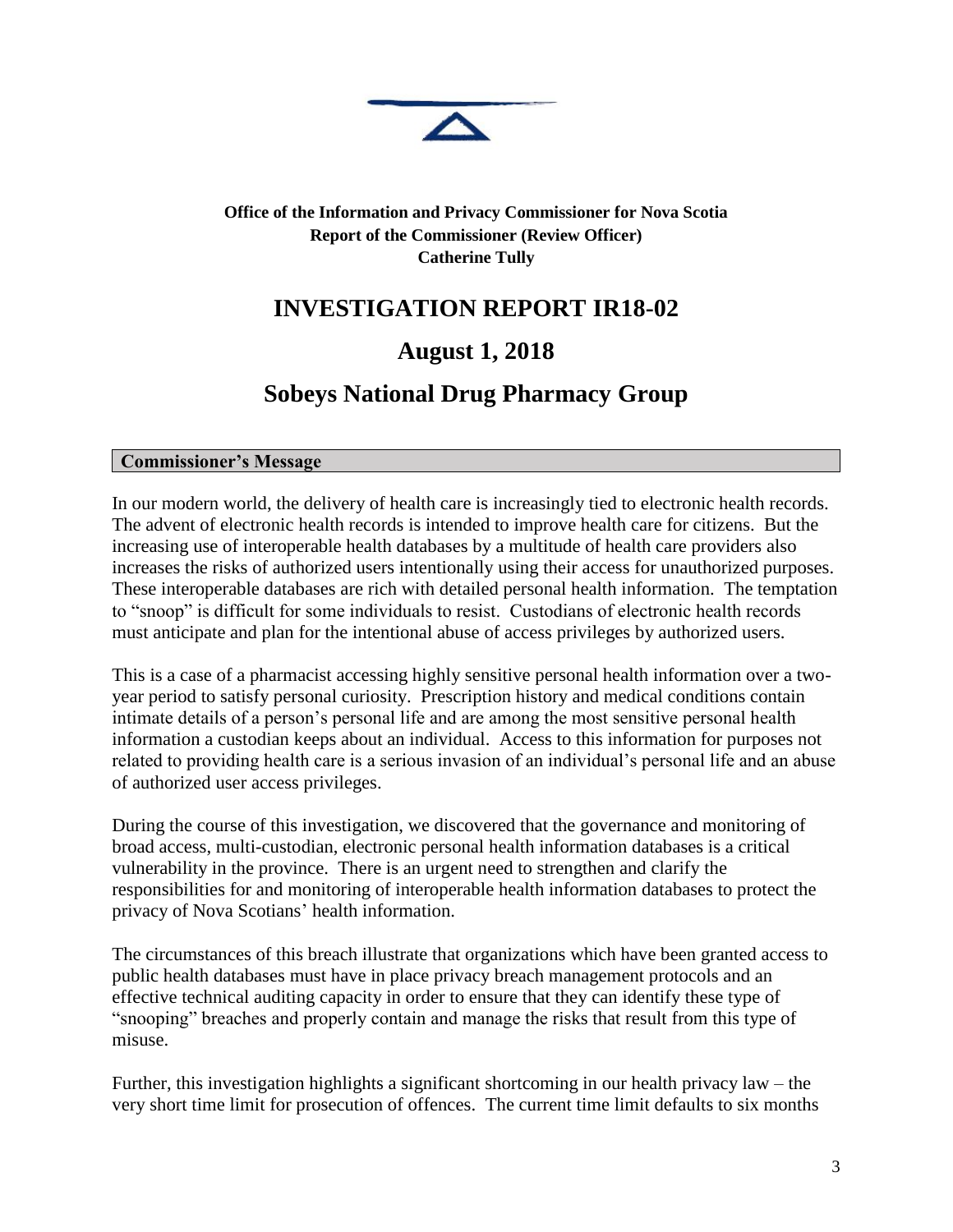from the date of the offence because the *Personal Health Information Act* does not specify a time limit. These types of offences are often discovered well after the initial snooping began and investigations to determine whether an offence has occurred also take some time. Two years is the typical time limit for other provincial offences. While not a specific recommendation of this report, I have written directly to the Minister of Health and Wellness to recommend that the law be amended to lengthen the timelines for prosecution of offences under the *Personal Health Information Act*.

Catherine Tully Information and Privacy Commissioner for Nova Scotia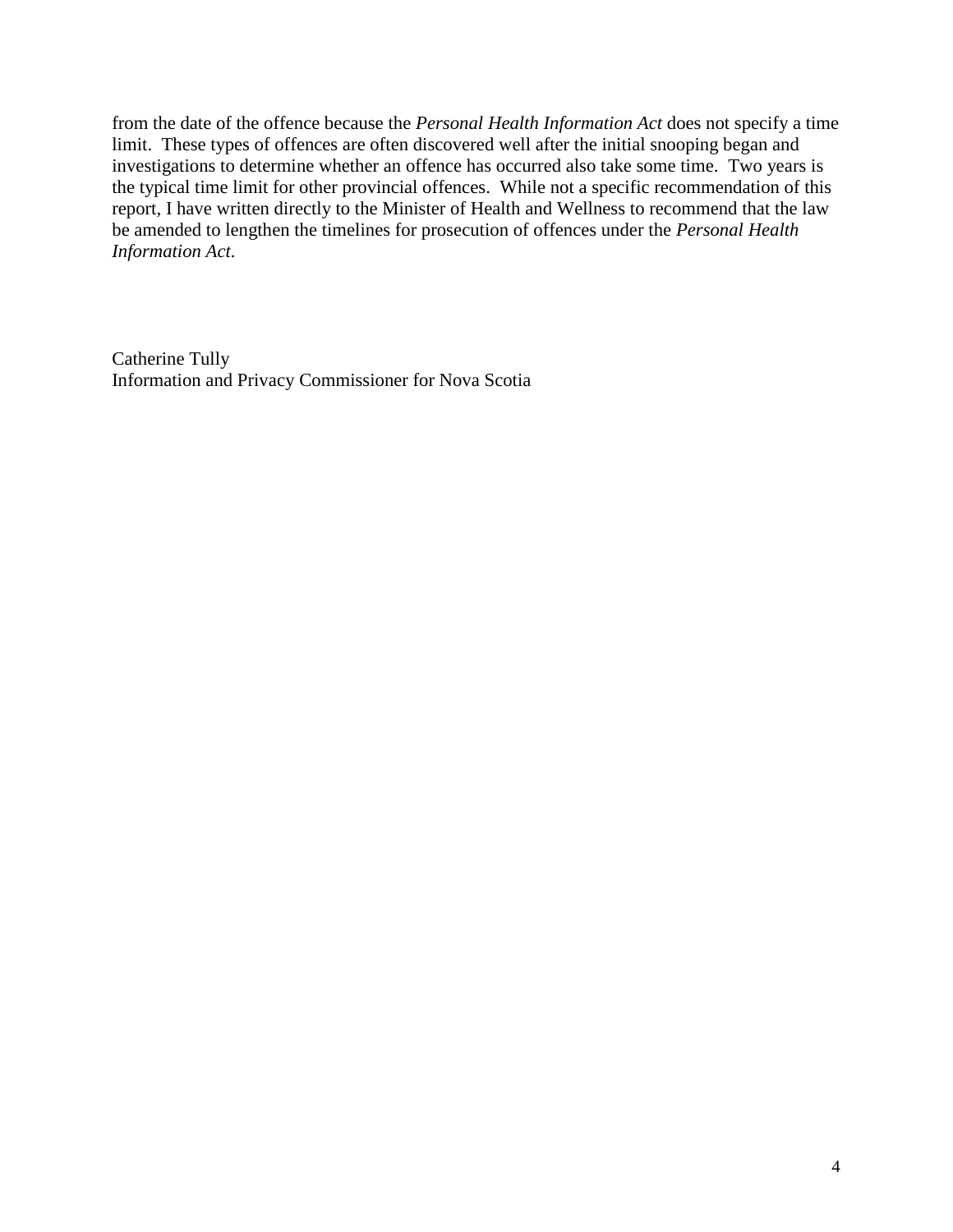#### **Executive Summary**

[1] In August of 2017, concerns about a registered pharmacist's use of the provincial Drug Information System (DIS) surfaced at the provincial College of Pharmacists who prompted the Department of Health and Wellness (DHW) to conduct an audit of user activity. From this initial audit, the DHW conducted an investigation along with Sobeys National Pharmacy Group (Sobeys) which employed the pharmacist as its manager at a rural pharmacy. The investigation led to the termination of the pharmacist's employment and the eventual notification of 46 individuals that the pharmacist manager (pharmacist) had inappropriately accessed their personal health information contained in the DIS.

[2] Both the DHW and Sobeys are custodians of personal health information within the meaning of the *Personal Health Information Act* (*PHIA*) and their responsibilities in relation to the DIS are set out in a User Agreement and policies. Both custodians had policies in place that clearly prohibit authorized users of the system from accessing and using personal health information for unauthorized purposes, that is, purposes outside of the provision of their professional services.

[3] On learning of the situation from the DHW, the Office of the Information and Privacy Commissioner (OIPC) immediately initiated a privacy investigation on December 20, 2017. Our investigation revealed that, over a two-year period, a pharmacy manager employed by Sobeys had inappropriately viewed the personal health information of 46 individuals. These individuals included the pharmacists' doctor, co-workers, former classmates, her child's girlfriend and her parents as well as teachers in her child's school among others. In order to gain access to some of the personal health information, the pharmacist created false profiles and falsely claimed that individuals had consented to the creation of the records. Further, the evidence established that the pharmacist used and shared the personal health information and continued to do so even after she was dismissed by the pharmacy.

[4] The initial investigation of the privacy breaches conducted by the DHW in conjunction with Sobeys was inadequate in a number of areas. As a result of the inadequate investigation, the DHW did not sufficiently canvass the risks associated with the breaches and did not sufficiently contain the breaches. Our investigation and analysis as it relates to the DHW is contained in the companion report IR18-01.

[5] Our investigation revealed that Sobeys did not sufficiently communicate with the DHW and did not correctly identify the full scope and nature of the breaches as they related to its own electronic health information system. Several of Sobeys' employees gave evidence that although they were aware of the unauthorized accesses by the pharmacist for some time, they hesitated to report the violations because the pharmacist was their supervisor. They feared they would not be believed and they may suffer some form of retaliation by the pharmacist.

[6] During the course of this investigation, we discovered that the governance and monitoring of broad access, multi-custodian, electronic personal health information databases is a critical vulnerability in the province. There is an urgent need to strengthen and clarify the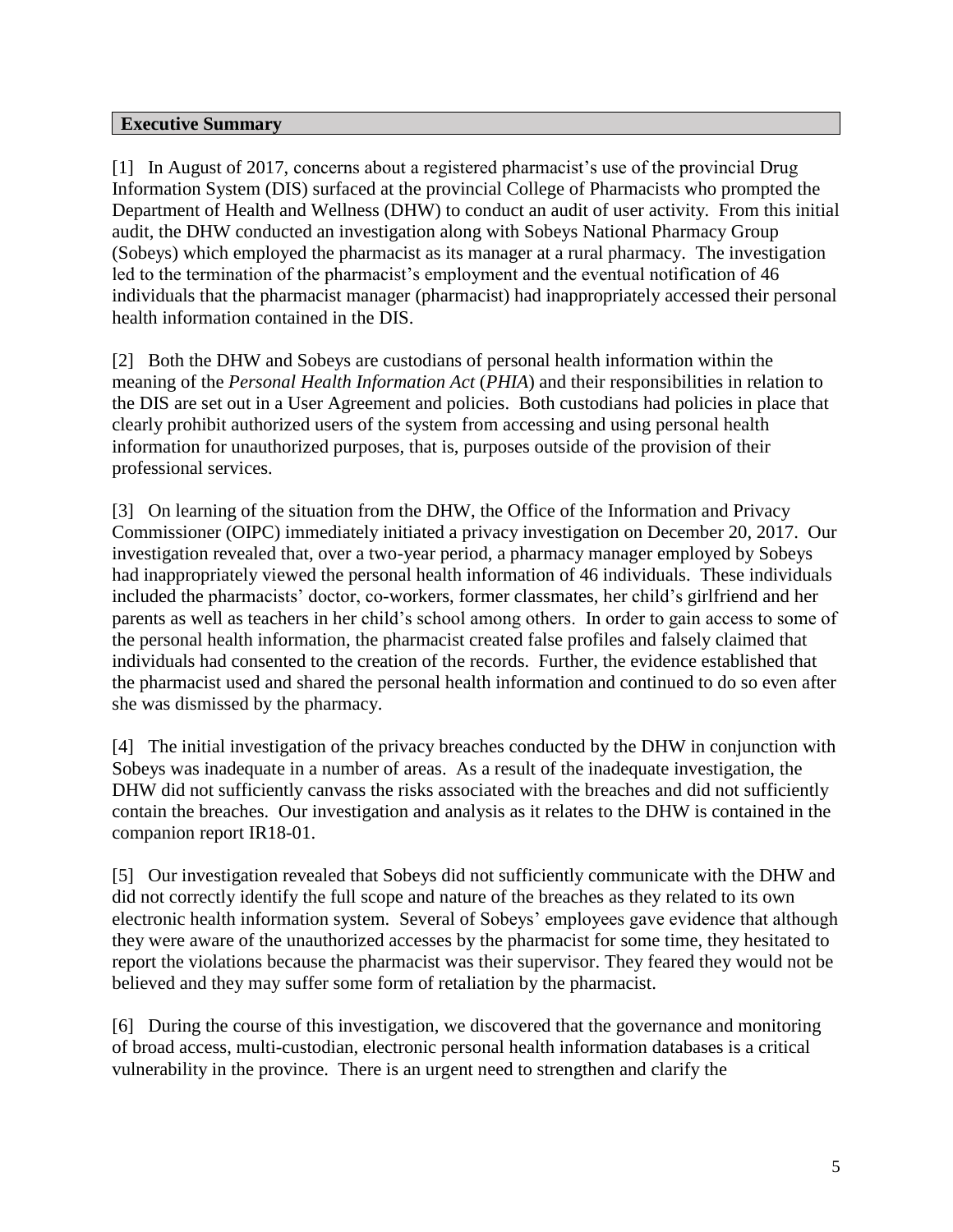responsibilities for and monitoring of interoperable health information databases to protect the privacy of Nova Scotians' health information.

[7] Key findings in this investigation are:

- Sobeys failed to act in a timely fashion to properly and thoroughly investigate and contain these privacy breaches.
- The breaches have not yet been adequately contained because 28 false profiles continue to exist on the Sobeys' local system.
- Sobeys has several effective administrative safeguards including policies, training and monthly tips to staff.
- Sobeys took a number of effective steps to remediate the work environment following these breaches.
- Sobeys does not have adequate technical auditing capacity to detect unauthorized access by authorized users of its system.
- [8] In summary, I make eight recommendations:
	- 1. Sobeys develop and implement a privacy breach management protocol and provide training on the protocol to management within six months.
	- 2. Sobeys immediately notify the 28 individuals whose personal information was improperly copied into its POS system.
	- 3. Sobeys delete all false profiles from the POS system after providing a copy of the record to affected individuals.
	- 4. Sobeys update, within 45 days, its Operational Standards for pharmacies in Nova Scotia and information brochures intended for Nova Scotian customers to include a correct reference to Nova Scotia's *Personal Health Information Act* and the privacy complaints process.
	- 5. Sobeys make documenting the reason for DIS access for non-dispensing situations mandatory for all pharmacy staff.
	- 6. Sobeys require all pharmacy staff to read this report.
	- 7. Sobeys improve its Quality Improvement Audit process by doing it more frequently, involving more management and non-management staff and including a regular review of the audit logs for the POS system.
	- 8. Sobeys obtain and implement the technical auditing capacity to regularly conduct proactive user activity audits of its POS system within six months.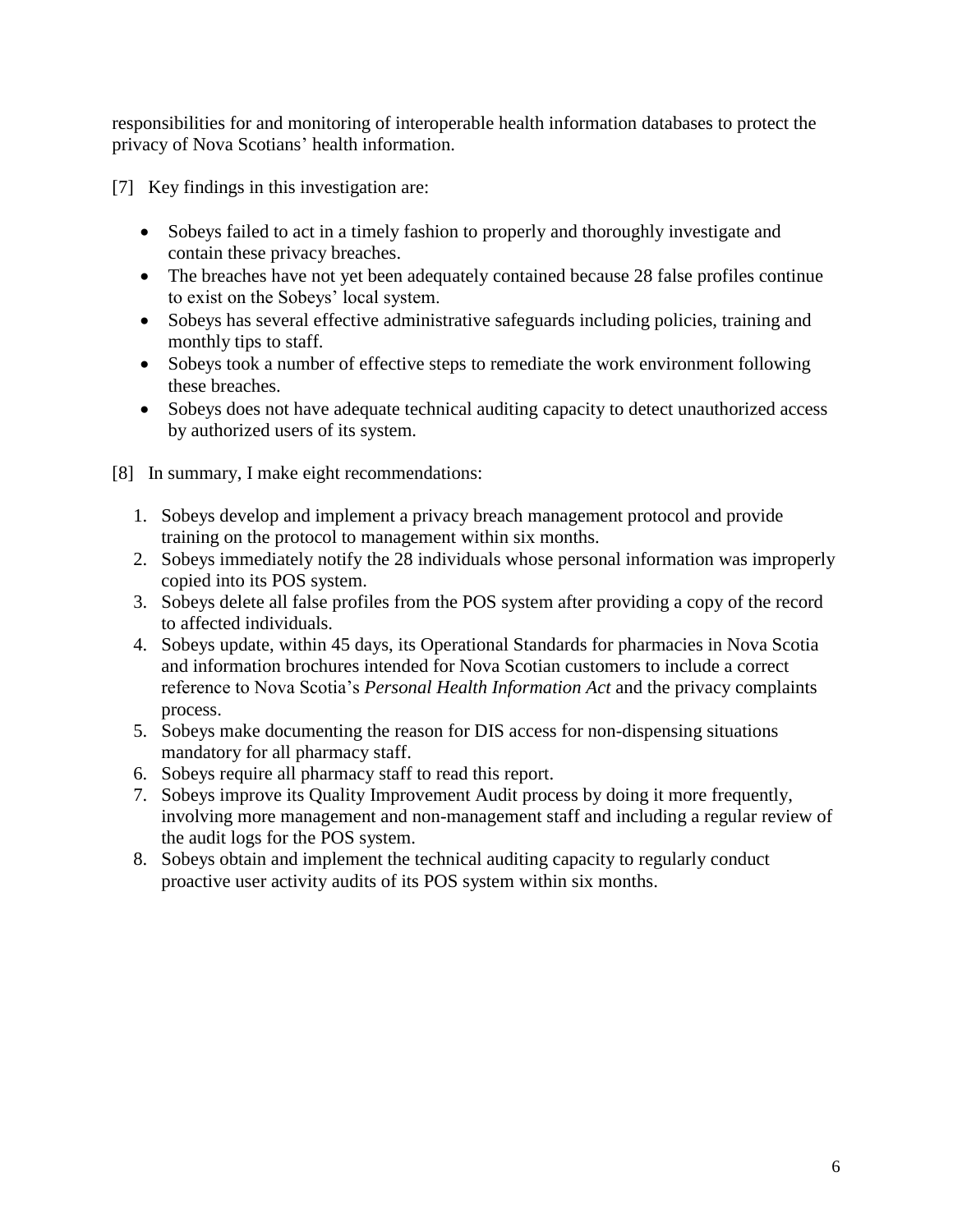#### **1.0 Introduction and Purpose of the Report**

#### **1.1 Introduction**

[9] This is the second of two investigation reports that arose out of the same series of events.

[10] On December 20, 2017, the Department of Health and Wellness (DHW) notified this office of a series of privacy breaches involving the province's Drug Information System (DIS). The DHW reported that the series of breaches were intentionally committed by an authorized user of the DIS, a registered pharmacist employed as a pharmacy manager by the Sobeys National Pharmacy Group (Sobeys) within the province.

[11] In its preliminary breach report to this office, the DHW indicated that the pharmacist had viewed a number of individuals' records in the DIS without authorization. The DHW initially reported that there was no malicious intent and that the pharmacist had used the system to look up cell phone numbers of people she<sup>1</sup> knew. In total, the DHW reported that it planned to give 39 affected individuals notice of the privacy breach within a few days. As a result of this investigation, the DHW eventually notified seven more affected individuals, bringing the total number of affected individuals to 46.

[12] Based on the information provided to this office on December 20, 2017, I notified the DHW and Sobeys that I had initiated two simultaneous investigations - one for each of the two custodians under the provisions of s. 92(2)(b) of the *Personal Health Information Act (PHIA)*. Both organizations cooperated in the conduct of these investigations. This report describes our investigation into Sobeys' conduct.

#### **1.2 Jurisdiction**

 $\overline{a}$ 

[13] Pursuant to *PHIA* s. 92(2)(b), the Commissioner may "initiate an investigation of compliance if there are reasonable grounds to believe that a custodian has contravened or is about to contravene the privacy provisions and the subject-matter of the review relates to the contravention<sup>"</sup>

[14] The DIS is a database containing personal health information as defined in s. 3(r) of *PHIA*. The DIS receives and stores personal health information collected by health care providers and simultaneously provides access to information stored within the database to health care providers. The relationships and data flows are complex, involving multiple layers of technology operated by multiple responsible parties. The technology platforms 'talk' to each other in the background to provide the end-user with a seamless application and easy access to information.

<sup>1</sup> Throughout this report, I use the pronoun "she" for both women and men in order to protect the identity of individuals. To be clear, the use of the term "she" is not meant as an indication of the gender of any of the individuals discussed.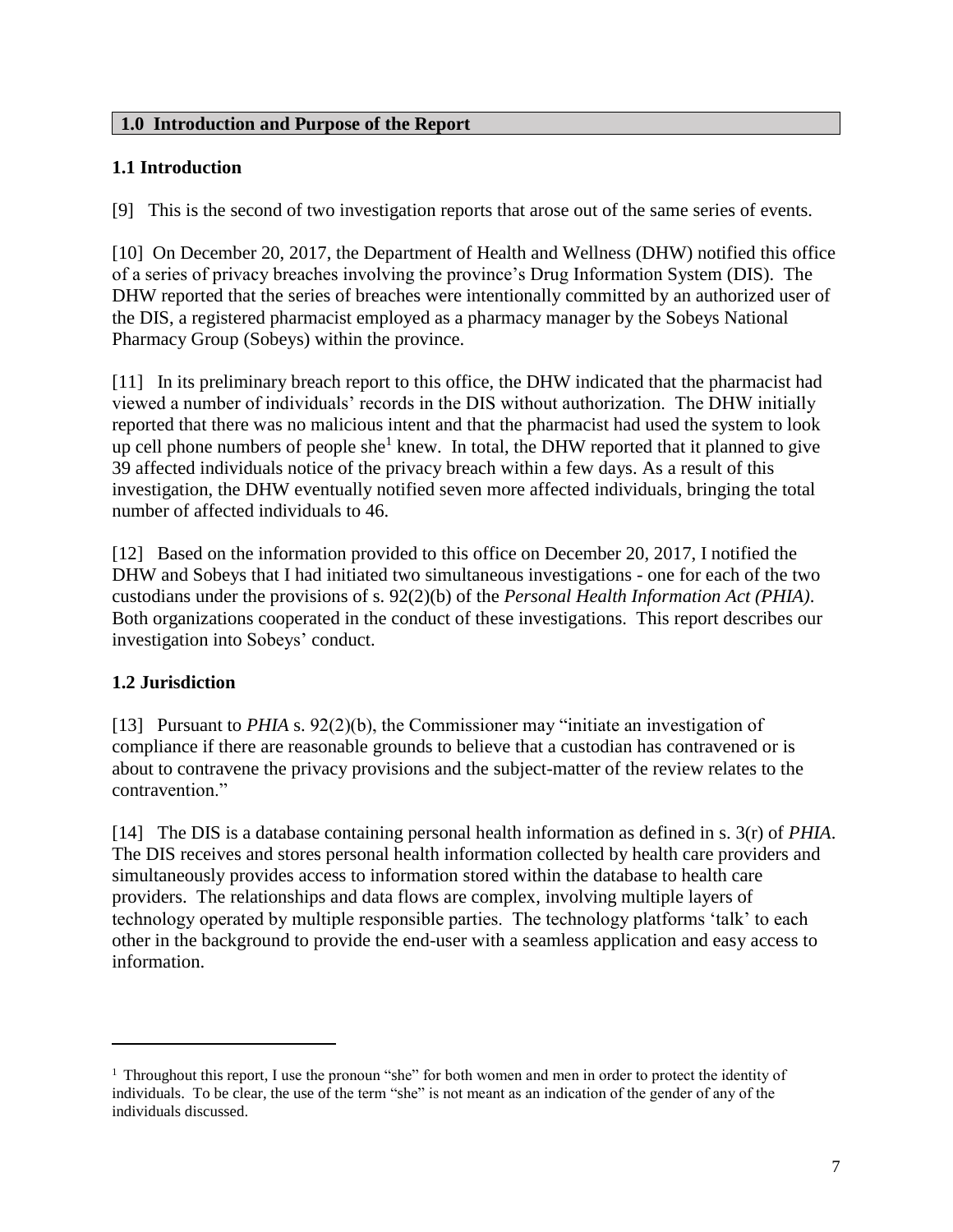[15] The DHW is a custodian within the meaning of s. 3(f)(ii) of *PHIA* and unequivocally confirms itself as the custodian of the health information stored within the DIS. Sobeys is a custodian within the meaning of s. 3(f)(i) of *PHIA* in that it provides direct health care services to patients through a team of regulated health care professionals and unregulated staff at its pharmacy locations. Sobeys operates its own electronic health records system that interfaces with the DHW network.

[16] Pursuant to *PHIA* s. 38(1)(u), a custodian may disclose the personal health information of an individual without the individual's consent to the DHW "for the purpose of creating or maintaining an electronic health record." This section of *PHIA* allows for the creation of multicustodian health information databases, where information collected by one custodian is held and managed by the DHW and made available to many other custodians and regulated health professionals, according to the associated user agreements and technical provisions.

[17] Both custodians have responsibilities under *PHIA* in relation to their organizations' information practices and electronic systems.

[18] Section 65 of *PHIA* requires a custodian to implement, maintain and comply with information practices that:

- meet the requirements of this Act and the Regulations;
- are reasonable in the circumstances; and
- ensure that personal health information in the custodian's custody or under its control is protected against theft or loss of information, and unauthorized access to or use, disclosure, copying or modification of the information.

[19] The *PHIA* Regulations require a custodian to implement additional safeguards for personal health information held in an electronic information system, including requirements to implement safeguards to protect network infrastructure, hardware and software to ensure security and authorized access. 2

[20] The existence of multi-custodian electronic databases adds a layer of complication to the responsibilities set out under *PHIA*. This breach investigation highlights the need for setting clear lines of responsibility in order to ensure that the personal health information of Nova Scotians is adequately protected in these modern-day databases.

# **2.0 Background**

 $\overline{\phantom{a}}$ 

# **2.1 The Drug Information System – DIS**

[21] The interrelationship between the DIS and Sobeys local POS system is described in detail in Investigation Report IR18-01.

<sup>2</sup> *Personal Health Information Act* Regulation, N.S. Reg. 217/2012 as amended, s. 10.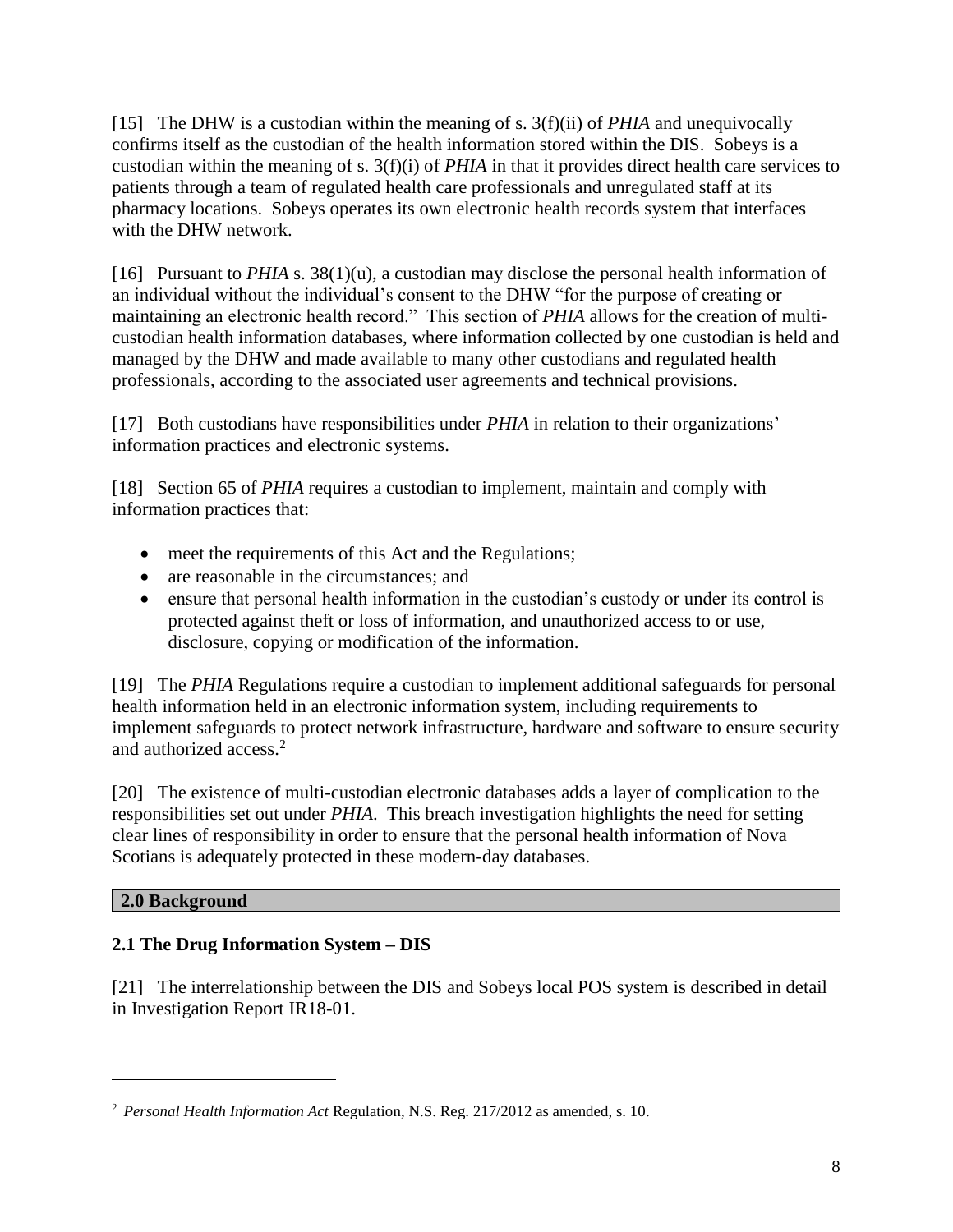[22] The important factors for the purposes of this investigation are first that the DIS profile includes personal health information contributed to the database by authorized users across the province including:

- identifier information such as name. date of birth, gender;
- prescription history;
- prescription monitoring program alerts;
- allergies;
- adverse reactions:
- medical conditions:
- immunization history;
- services provided;
- observations; and,
- notes.

[23] A second important fact is that pharmacy users of the DIS, such as the pharmacist in this case, access the DIS through their local pharmacy system, known as the POS system. In order to access the DIS the local POS system must have a user profile for the customer or patient. If users want to access DIS data about an individual who is not a customer and so does not have a POS system profile, they must access a different provincial database, the Client Registry, and search for the person they are interested in. Once found, the profile in the Client Registry must be "synched" to the POS system. This draws in the name and address information into the POS system and creates a new POS profile. From there, the user can then access the DIS data on the provincial network.

# **2.2 Chronology of events**

[24] Investigation Report IR18-01 contains the detailed chronology of events in this matter. For the purposes of this report the key events are described below.

[25] As a result of our investigation noted above, we determined that the following series of events occurred.

[26] A registered pharmacist, employed as a pharmacy manager at a branch of Sobeys, was granted access to the DIS on June 8, 2015, when the Sobeys pharmacy branch was connected to the network.

[27] Between 2015 and the fall of 2017, the pharmacist accessed the DIS and/or the Client Registry to obtain personal information of individuals who were either not clients of the local pharmacy or who were not receiving or requesting any service from the pharmacy at the time of the access.

[28] The audit reports established that the unauthorized accesses occurred between October 2015 and August 2017, affecting 39 individuals. For 28 of the 39 affected individuals, the pharmacist also created false POS profiles in order to access the DIS information of those 28 individuals who were not customers of the pharmacy.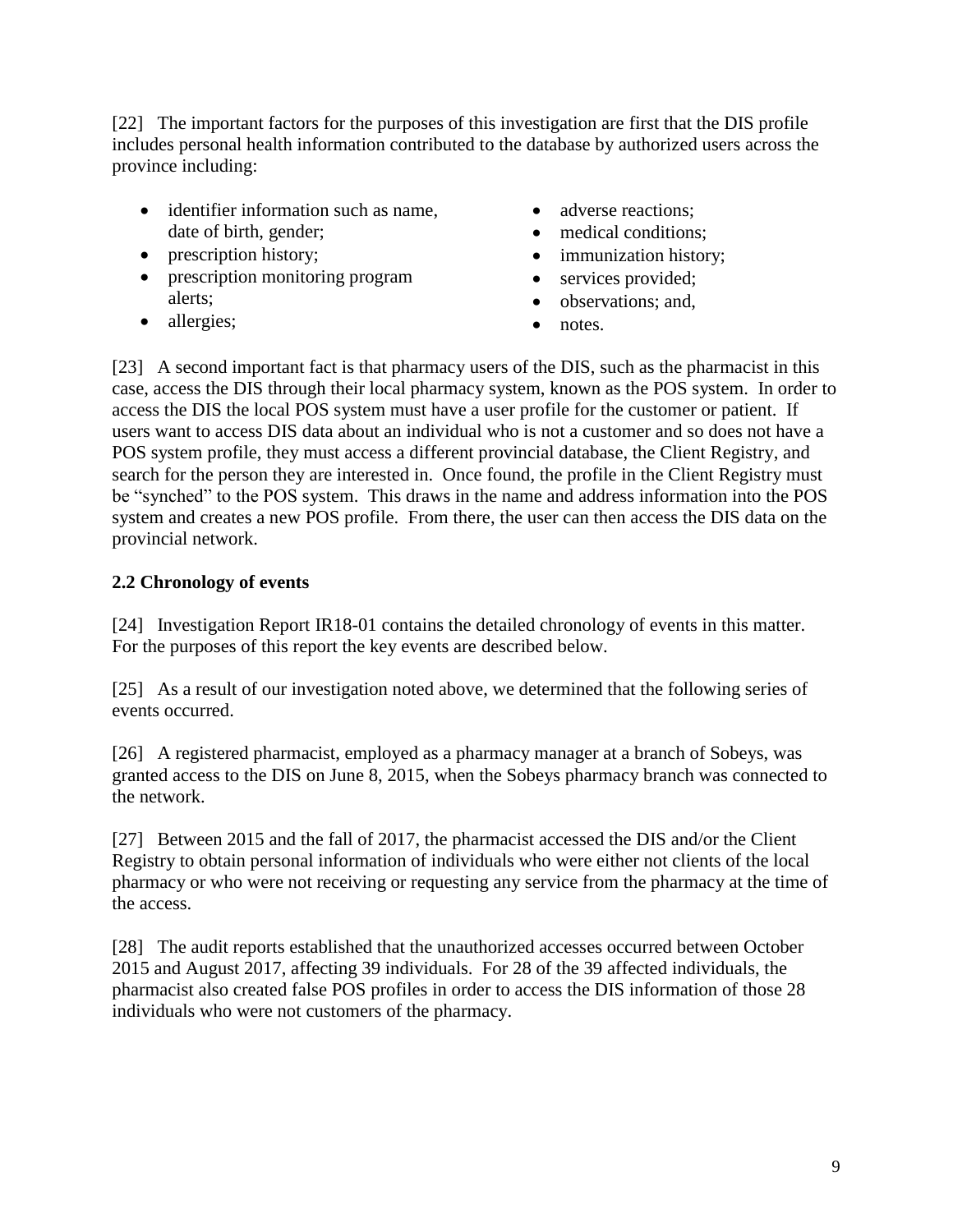[29] The types of access by the pharmacist as recounted by witnesses included looking up DIS information (such as prescriptions and medical conditions in particular) of:

- her child's girlfriend and her parents;
- her child's friends and acquaintances;
- an individual she had been involved in a car accident with;
- her child's teachers and former teachers;
- her former teacher (deceased);
- relatives (including deceased relatives);
- her and her family's health care providers;
- a former high school classmate who had recently suffered a significant illness; and
- co-workers.

[30] Several witnesses gave evidence that although they were aware of the unauthorized accesses by the pharmacist for some time, they hesitated to report the violations because the pharmacist was their supervisor. They feared they would not be believed and may suffer some form of retaliation.

[31] The Nova Scotia College of Pharmacists sent an investigator to conduct a site visit of the Sobeys pharmacy where the pharmacist worked on August 22, 2017.

[32] On August 23, 2017, one pharmacy employee had a conversation with the Sobeys district manager for her branch in which she communicated that a pharmacy employee had knowledge of a 'questionable lookup' on the DIS made by the pharmacist, that she had discussed it with a relief pharmacist a month prior, and that an inspector from the Nova Scotia College of Pharmacists had made a visit to the pharmacy.

[33] The DHW received an email from the Nova Scotia College of Pharmacists on August 28, 2017 asking the DHW to conduct an audit of user activity within the DIS for a particular user: the pharmacist. In response to this request, the DIS audit specialist initially identified eight individuals whose DIS profiles where accessed by the pharmacist in the prior month that could not be explained by the logged activity in the DIS.

[34] This initial audit information was then provided to Sobeys on September 11, 2017 to solicit any information from the pharmacy's local POS system that could explain the DIS access. Sometimes the local POS system contains information that would explain why a pharmacist accessed a person's profile. For example, the pharmacist may have provided pharmacy advice, over-the-counter medication sales or may have administered an immunization which is logged in the local POS system but not in the DIS. After searching the local POS system, the Sobeys district manager, along with a corporate human resources representative, questioned the pharmacist on September 15, 2017. Based on her responses, Sobeys immediately terminated the pharmacist's employment.

[35] Following its meeting with the pharmacist, the Sobeys district manager also met briefly with employees who worked at the local pharmacy and were supervised by the pharmacist. Employees disclosed some of their concerns about the pharmacist's behaviour to the district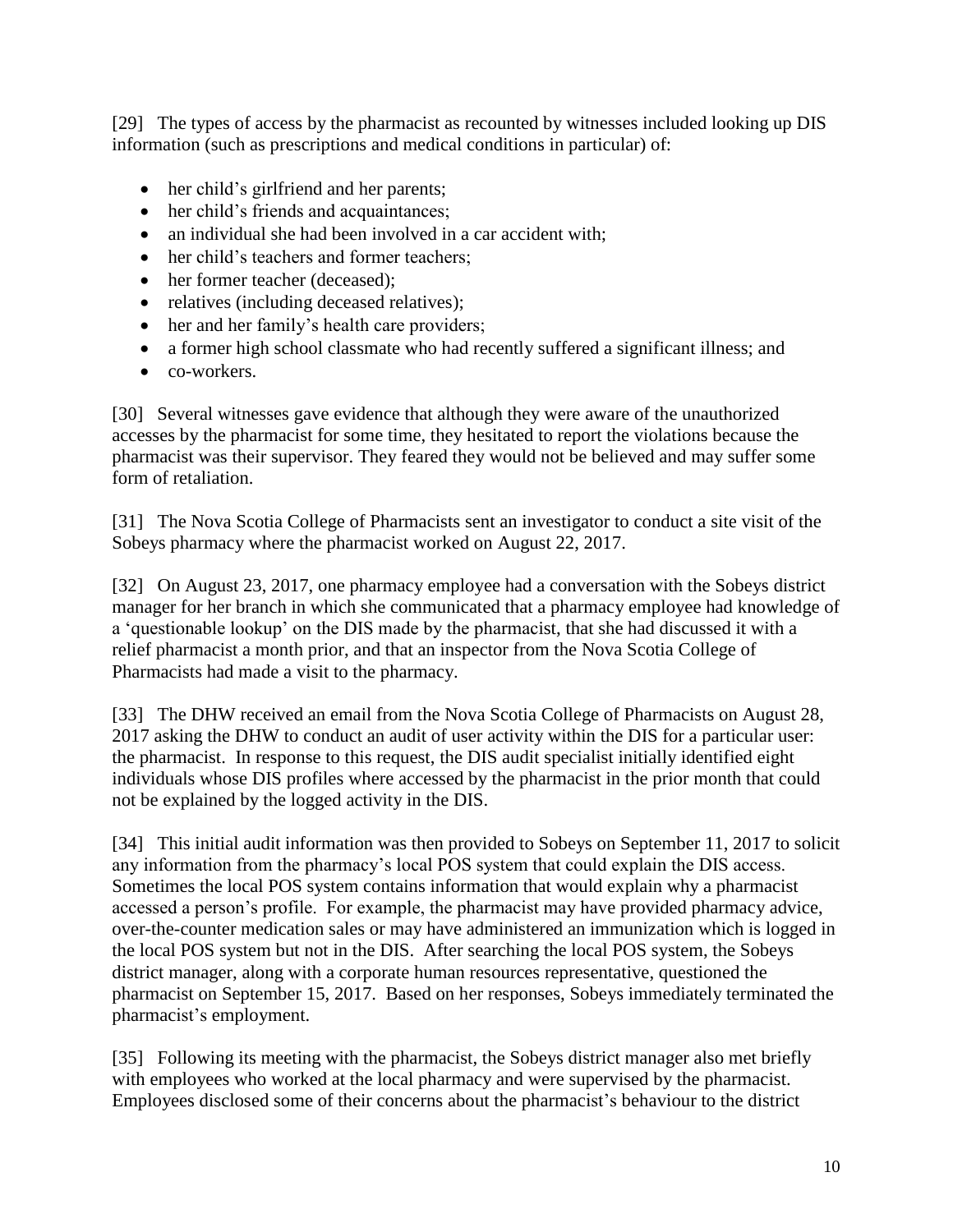manager and one employee submitted to the district manager a handwritten sheet of paper containing personal health information created by the pharmacist after accessing the Client Registry and/or the DIS in January 2017.

[36] On September 20, 2017, Sobeys director of quality and regulatory provided the DHW with a formal response with notes about each of the eight affected individuals from the POS system as well as from the interview with the pharmacist. The notes confirm that five of the eight were not patients at the local pharmacy and six of the eight accesses were not associated with any valid pharmacy business. The recorded rationale for the accesses provided by the pharmacist was a range including: to obtain an address, to obtain a phone number, a response to an undocumented doctors' office query, and that she could not recall or may have selected the wrong name. Two of the eight accesses were validated by the local POS system information. The DHW determined that the six invalid access events were privacy breaches.

[37] On September 20, 2017, the DHW initiated a broader audit of the pharmacist's activity in the DIS by requesting a full User Access Review Report from the Nova Scotia Health Authority's FairWarning team for the entire period the pharmacist had access to the DIS, which was from June 8, 2015 to September 15, 2017.

[38] The DHW identified an additional 67 potentially unauthorized accesses. The results were again provided to Sobeys to determine if any information from the pharmacy's local POS system could explain the identified DIS access events. By November 8, 2017, the DHW, with information from Sobeys, had identified an additional 33 individuals whose DIS profiles had been accessed with no documented clinical reason either in the DIS or in the local POS system. The total period of the unauthorized access was October 2015 to August 2017 and the total number of affected individuals identified in the two audit exercises was 39 people.

[39] On December 18, 2017, Sobeys notified the DHW that a pharmacy employee had supplied a copy of a statement the now dismissed pharmacist had prepared for one of the affected individuals to sign. The statement was a declaration of consent for the former pharmacy manager (pharmacist) to have accessed the DIS profile, including the date of access, and described purported authorized reasons for the access. Our investigation confirmed that the pharmacist arrived at the individual's home requesting that she sign the document. The individual refused and provided it to the pharmacy employee who in turn supplied it to Sobeys. Sobeys provided a copy of the document to the DHW.

[40] The DHW sent breach notification letters to 39 affected individuals on December 22, 2017.

[41] On December 20, 2017, the DHW notified my office of these privacy breaches. Based on the fact that the pharmacist's employment and access to the DIS was terminated by that time, the DHW and Sobeys reported that the immediate cause of the privacy breaches was contained.

[42] Following an interim recommendation by my staff on March 1, 2018, Sobeys undertook additional investigation actions to re-interview its staff from the local pharmacy and gather documentation about the privacy breaches in its possession. A summary of the additional investigation actions confirmed that the staff supervised by the former pharmacy manager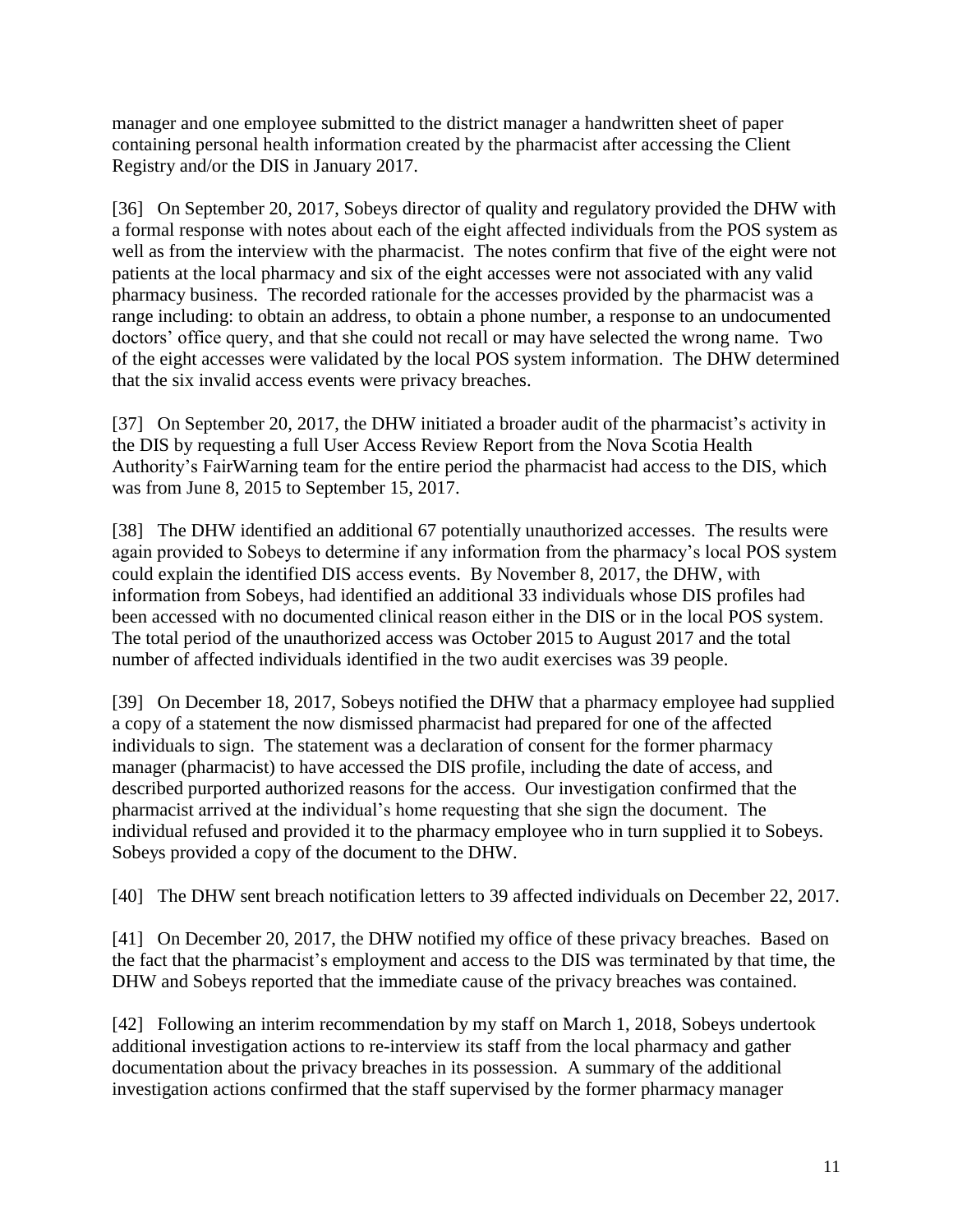(pharmacist) had longstanding concerns about her behaviour related to compliance with a number of corporate policies and they confirmed direct observations of and conversations with the former pharmacy manager regarding her access to and use of the DIS for reasons other than providing clinical services to patients. It also confirmed that individuals whose profiles were inappropriately accessed and who were not clients of the pharmacy had false profiles created within the POS system.

[43] This investigation confirmed significant details of the circumstances, scope and nature of several of the privacy breaches:

- An employee reported that the pharmacist had encouraged her to use the network access to obtain contact information to send birthday greetings to known individuals.
- An employee witnessed the pharmacist access the DIS in March 2017 and then call her spouse on the phone to discuss what she had discovered. The employee heard the pharmacist say that their child cannot see this person because of the medications she and her parent were on.
- An employee observed the pharmacist look up DIS profiles after a Prescription Monitoring Profile alert was received in January 2017. The employee observed the pharmacist make notes about what was viewed and then call her spouse on the phone to determine if the subject of the alert was someone known to them socially.
- An employee found the notes made by the pharmacist following an apparent unauthorized access and kept the evidence, eventually providing it to the district manager in September 2017.
- An employee observed the pharmacist look up an individual in the DIS whom she had been in a motor vehicle accident with; several staff at her child's school; her child's therapist; and her family doctor.
- An employee reported that she was consulted by the pharmacist to assist in fabricating reasons for her access of the DIS in response to audit activity by the College of Pharmacists.
- An employee expressed concern that, although it was not directly witnessed, the pharmacist had also viewed the DIS profiles of other employees at the corporate location, including the employees supervised by the pharmacist.
- An employee reported that the pharmacist solicited her to obtain patient contact information from the local POS system after her termination.
- An employee confirmed her spouse was approached by the pharmacist at their home with a document the pharmacist had prepared for signature that claimed the individual had consented to the access and fabricating a reason for the access. This employee also had second hand knowledge that the pharmacist had approached up to a dozen other affected individuals in a similar manner.

[44] In total, the evidence establishes that  $46<sup>3</sup>$  individuals' personal health information was accessed on the DIS by the pharmacist without authorization. Of those, 28 were not customers

 $\overline{a}$ 

<sup>3</sup> Thirty-nine originally confirmed by the DHW in conjunction with Sobeys; 1 identified after Sobeys re-interviewed its employees; 4 identified by OIPC investigation as being validated without merit; 2 identified by OIPC investigation as evidence supports the conclusion despite not being captured in the DHW audit.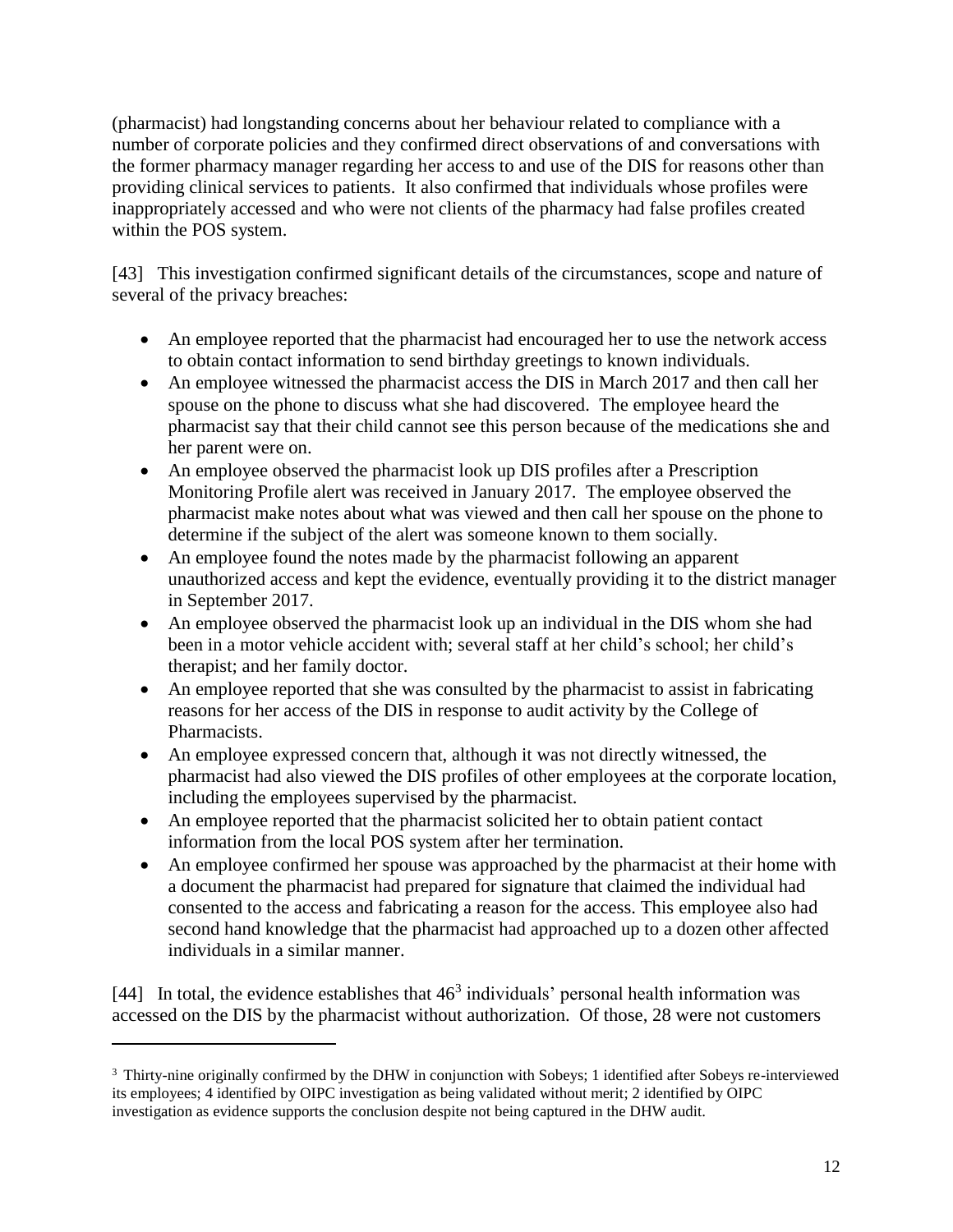of Sobeys and so the pharmacist created records in the Sobeys POS system for those 28 individuals without authorization.

[45] Following my interim recommendation on March 29, 2018, the DHW took additional steps to contain the breaches by sending a letter to the pharmacist directing her to cease and desist using or discussing any information gained from the inappropriate access of the DIS, to destroy any copies in her possession or provided to others, and to provide the DHW with a list of individuals to whom information from the DIS was shared.

[46] On May 22, 2018, following my interim recommendation, Sobeys shared the results of its additional investigation results with the DHW, including the identity of one additional affected individual and evidence that the pharmacist had improperly used the DIS data of the affected individuals.

#### **3.0 Issue**

[47] The issue in this investigation was did Sobeys take reasonable steps in response to the privacy breaches as required by ss. 61 and 62 of *PHIA*?

#### **4.0 Analysis and Findings**

#### **4.1 Did Sobeys take reasonable steps in response to the privacy breaches as required by ss. 61 and 62 of** *PHIA***?**

[48] *PHIA* requires that health custodians protect the confidentiality of personal health information and that they do so by implementing practices that are reasonable in the circumstances. 4

[49] When we evaluate the reasonableness of security of personal information following a privacy breach, we consider whether the health custodian followed best practices in managing the breach. These best practices are known as the "four key steps" which include:<sup>5</sup>

- 1. Contain the breach and conduct an investigation
- 2. Evaluate the risks
- 3. Notification
- 4. Prevention

 $\overline{\phantom{a}}$ 

<sup>&</sup>lt;sup>4</sup> *PHIA* ss. 61 and 62. For a detailed discussion of the meaning of "reasonable security" see Investigation Report IR18-01 at para 66.

<sup>&</sup>lt;sup>5</sup> This practice is articulated by the OIPC in our guidance document "Key Steps to Responding to Privacy Breaches" available on our website at [https://foipop.ns.ca/.](https://foipop.ns.ca/) It follows the same approach other jurisdictions use. See, for instance: the Office of the Privacy Commissioner of Canada, "Key Steps for Organizations in Responding to Privacy Breaches": [https://www.priv.gc.ca/media/2086/gl\\_070801\\_02\\_e.pdf;](https://www.priv.gc.ca/media/2086/gl_070801_02_e.pdf) the Office of the Information and Privacy Commissioner for British Columbia, "Privacy Breaches: Tools and Resources": [https://www.oipc.bc.ca/guidance](https://www.oipc.bc.ca/guidance-documents/1428)[documents/1428;](https://www.oipc.bc.ca/guidance-documents/1428) the Office of the Information and Privacy Commissioner of Alberta, "Key Steps in Responding to Privacy Breaches" [https://www.oipc.ab.ca/media/652724/breach\\_key\\_steps\\_responding\\_to\\_breaches\\_jul2012.pdf;](https://www.oipc.ab.ca/media/652724/breach_key_steps_responding_to_breaches_jul2012.pdf) and the Office of the Information and Privacy Commissioner of Ontario, "Privacy Breach Protocol: Guidelines for Government Organizations": [https://www.ipc.on.ca/wp-content/uploads/Resources/Privacy-Breach-e.pdf.](https://www.ipc.on.ca/wp-content/uploads/Resources/Privacy-Breach-e.pdf)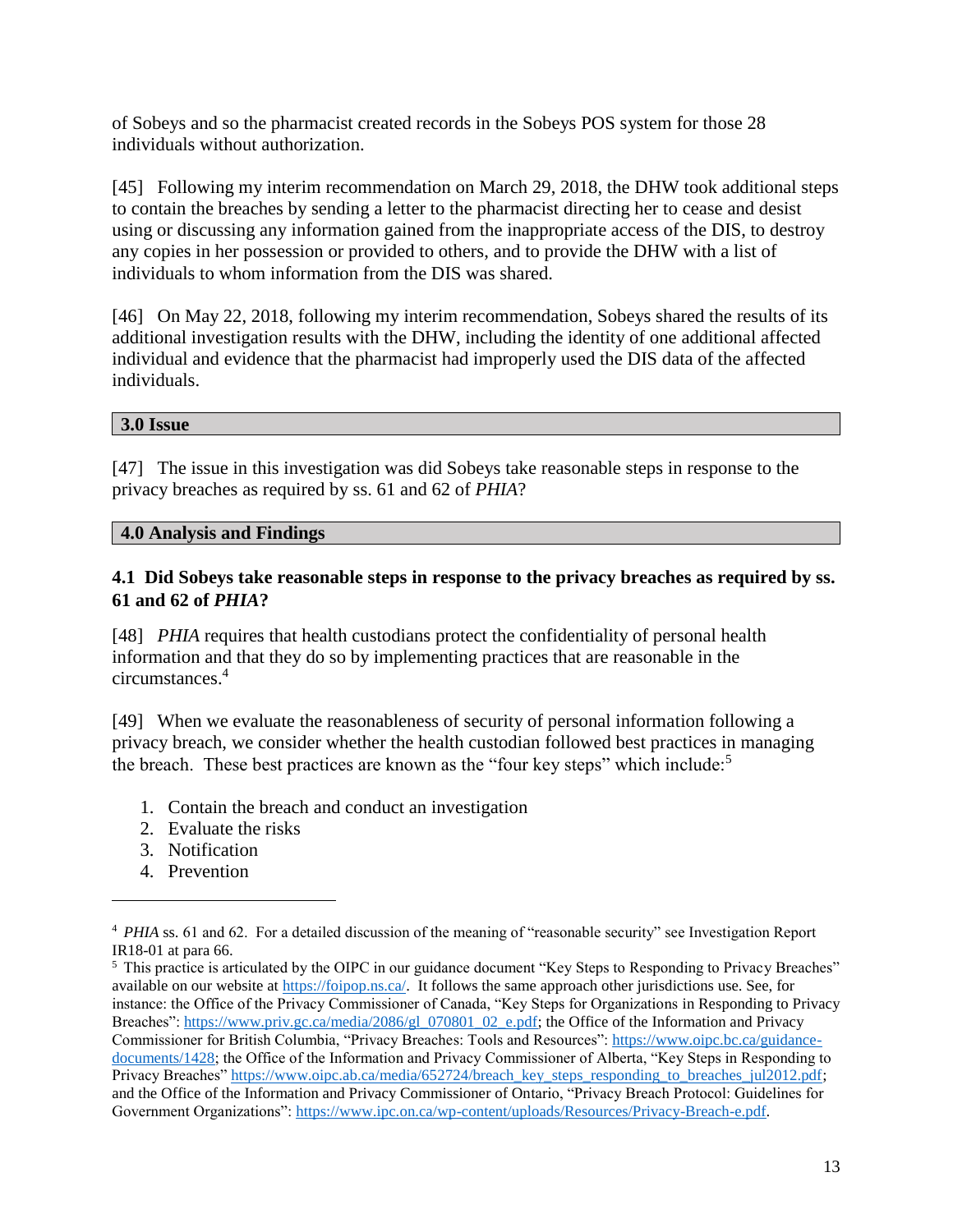#### *Step 1: Contain the breach and conduct an investigation*

[50] Sobeys did not immediately begin an investigation upon the district manager receiving information from a pharmacy employee about the pharmacist's questionable access of the DIS on August 23, 2017. Instead, Sobeys' investigation was prompted by its receipt of the first batch of audit results from the DHW. After determining that there was no documentation in the system to explain the access, Sobeys interviewed the pharmacist.

[51] During the interview meeting on September 15, 2017, the pharmacist provided answers in six of eight instances that Sobeys considered to be departures from known and acknowledged corporate policies and Sobeys immediately terminated the pharmacist's employment. Sobeys immediately secured the pharmacist's keys to the pharmacy and deactivated her passcodes and POS system login credentials. These prompt actions contained the immediate cause of the privacy breaches and prevented further unauthorized use of the DIS.

[52] Sobeys provided specific answers to the DHW questions about the instances of access provided by the DHW audit logs but did not volunteer any information about the relationships between the pharmacist and affected individuals or what was observed by pharmacy employees and shared with the district manager in September 2017, nor from the initial employee concerns raised in August 2017.

[53] In its summary of additional investigation steps provided to this office in April 2018, Sobeys confirmed that the sheet containing personal health information from the DIS created by the pharmacist and left in the pharmacy was given to the district manager by a pharmacy employee in September 2017. It was "misplaced and believed to have been inadvertently destroyed, however, in moving offices this month it was located." Sobeys did not carefully preserve evidence of the pharmacist's use of the DIS information supplied to it by its employee nor did it adequately protect the personal health information contained in that evidence.

[54] Sobeys' management staff confirmed that they did not find the pharmacist credible in her accounts of accessing the DIS during the September 15, 2017 interview. Sobeys' management staff also confirmed that they received some information from other employees in September 2017 and shared that information with the director of quality and regulatory but not in a formal way. During our interview with the director of quality and regulatory on March 1, 2018, she indicated general knowledge of the key steps to privacy breach management.

[55] In December 2017, Sobeys developed a key message for any individuals who might inquire about the matter and provided those messages to pharmacy staff who may need to respond to inquiries. A similar key message was issued to the OIPC at the outset of this investigation. The statement was: "We do not have evidence that [the pharmacist] did more with the information than view it."

[56] As of the end of September 2017, Sobeys did have in its possession information about some of the relationships between the pharmacist and affected individuals. It also had possession of a sheet of paper containing an individual's personal health information created by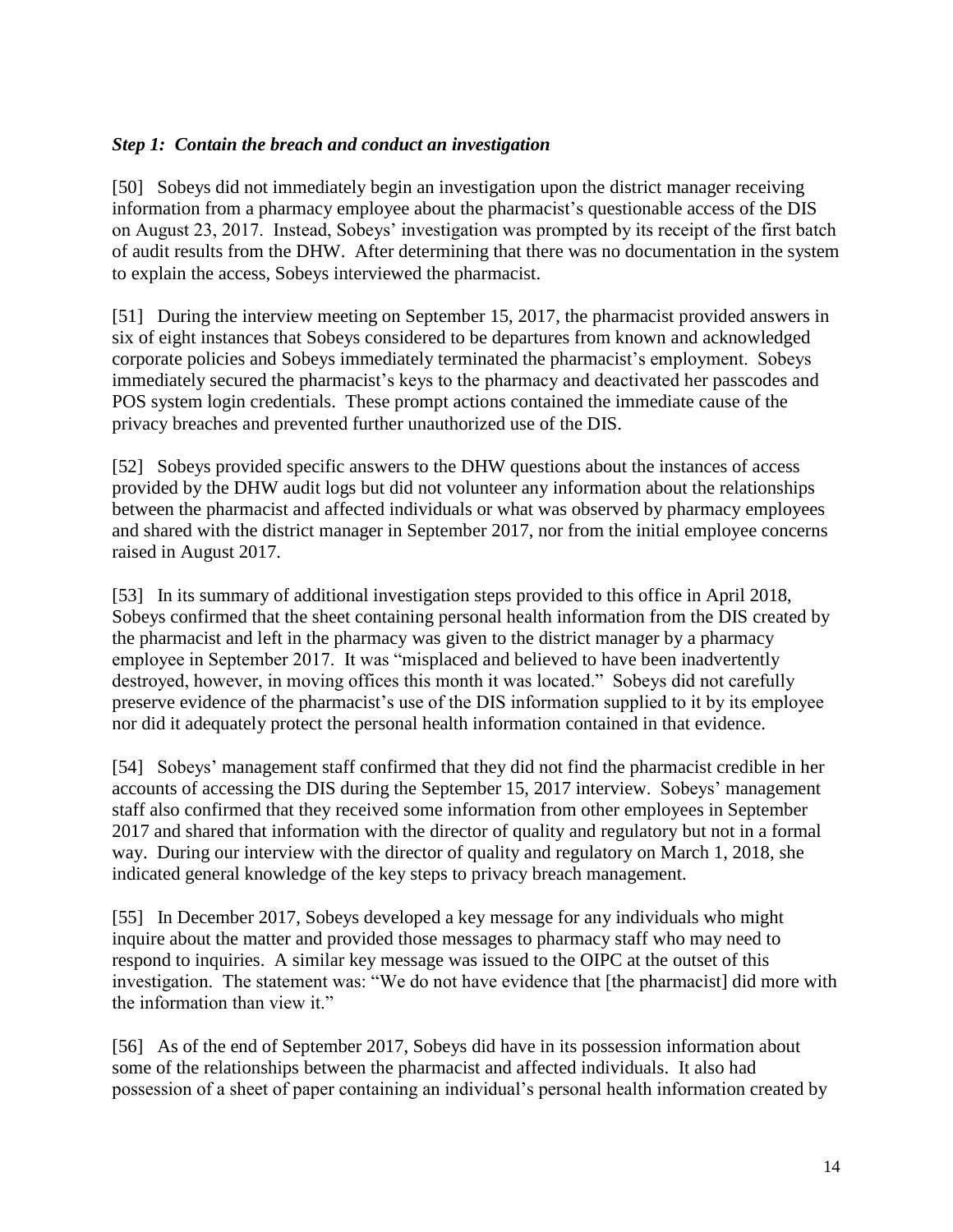the pharmacist, had knowledge that at least five false profiles had been created within the local POS system and had possession of knowledge of some of the pharmacy employees' concerns and some of their observations related to the purposes behind the pharmacist's unauthorized accesses to the DIS.

[57] The evidence established that Sobeys had sufficient information in its possession by the end of September 2017 to determine on a reasonable basis that the pharmacist's actions went beyond viewing the information and that the circumstances required additional investigation to fully ascertain the scope and nature of the breaches. Sobeys had sufficient information to know that there was a real risk that the pharmacist could further use or disclose the information, and further, that the pharmacist was not innocently viewing records; she was actively searching for information about targeted individuals with whom she had some pre-existing relationship. This should have prompted Sobeys to conduct an immediate investigation into the circumstances of these breaches to better understand the risks. On March 1, 2018, I made a recommendation to Sobeys that it conduct a more thorough investigation into the circumstances and it did so.

[58] On December 18, 2017, Sobeys notified the DHW of the pharmacist's attempt to contact at least one affected individual and that it suspected that the pharmacist would attempt to contact other affected individuals in a similar manner. By doing so, Sobeys appeared to understand that the behaviour was problematic and thought the DHW would accelerate its notification plans as a result. The pharmacist's actions were a continued breach of the privacy of affected individuals whom she contacted following her dismissal from Sobeys. Sobeys did not recognize this as a continued breach of the individuals' privacy that required containment.

[59] Further, Sobeys did not provide us with any breach management protocol or investigation strategy document specific to the investigation of privacy breaches. Sobeys' evidence was that its Privacy Breach Protocol is contained in its Privacy Operational Standards. The Privacy Operational Standards contains a section on Privacy Breaches and Complaints that provides general guidance to employees to use the online Quality Related Event reporting tool and states that the pharmacy manager will investigate. The Privacy Operational Standards does not address breach containment, investigation, risk assessment or notification procedures, nor does it address how a breach will be dealt with if it is caused by the pharmacy manager. My office has published guidelines on the management of privacy breaches. These guidelines, known as the *"*Key Steps to Responding to Privacy Breaches",<sup>6</sup> provide guidance on how to manage a privacy breach.

[60] **Finding #1**: I find that Sobeys failed to act in a timely fashion to properly and thoroughly investigate and contain these privacy breaches.

[61] The recommended solution to this problem is tied to the risk assessment phase of breach management and is discussed below.

 $\overline{a}$ 

<sup>&</sup>lt;sup>6</sup> Key Steps to Responding to Privacy Breaches, available on the OIPC website: [https://foipop.ns.ca/sites/default/files/publications/Key%20Steps%20-%20Full%20-%20Final%20-](https://foipop.ns.ca/sites/default/files/publications/Key%20Steps%20-%20Full%20-%20Final%20-%202015Oct27_0_0.pdf) [%202015Oct27\\_0\\_0.pdf](https://foipop.ns.ca/sites/default/files/publications/Key%20Steps%20-%20Full%20-%20Final%20-%202015Oct27_0_0.pdf)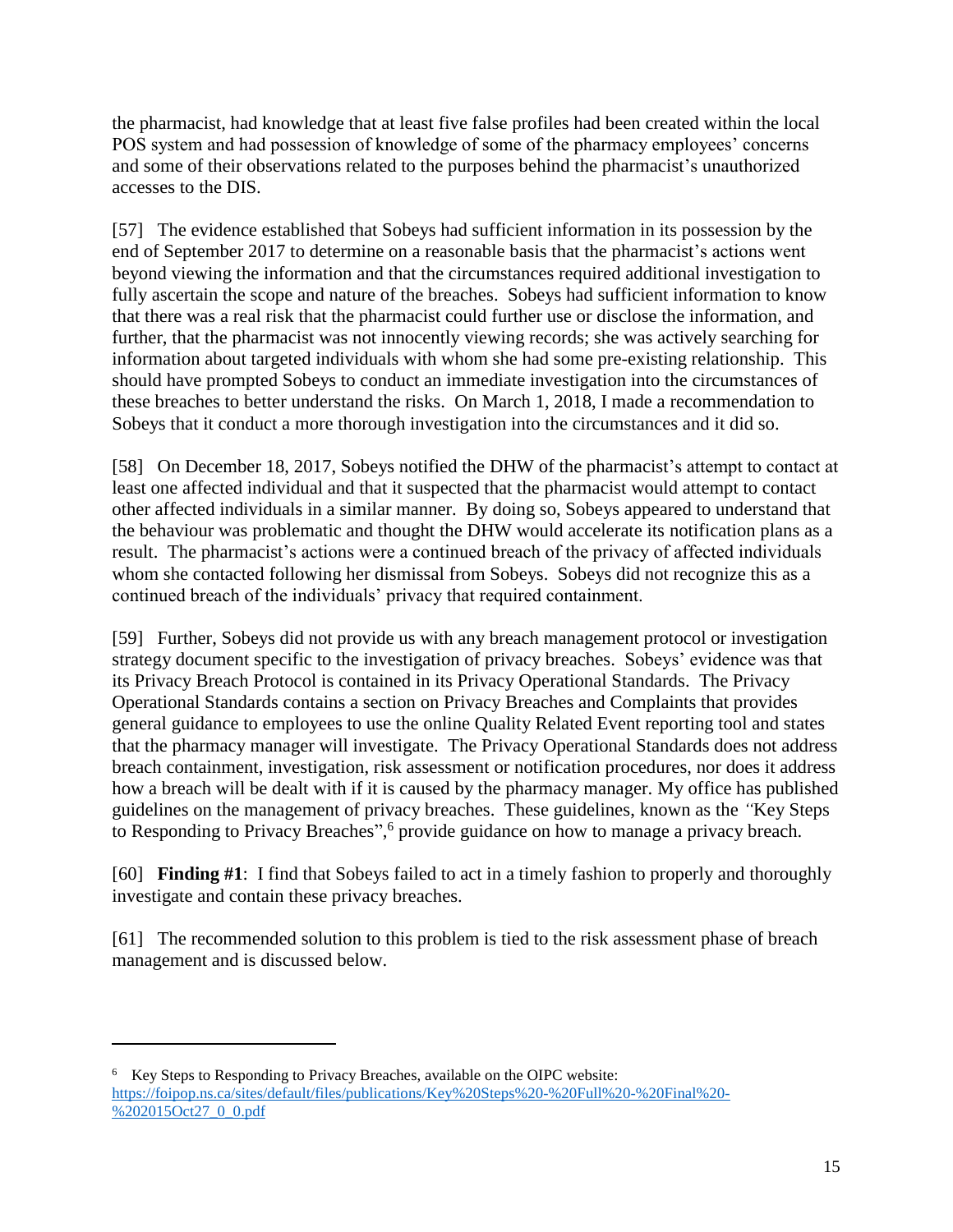[62] With regard to the 28 instances where the individuals were not already clients of the pharmacy, the pharmacist was prompted by the system to create local profiles in the POS system in order to access the DIS profiles of those individuals. The creation of these false profiles is a separate breach of those individuals' privacy by creating a new health record at a pharmacy that is unrelated to the provision of health services. The record itself is clearly personal health information and contains information about the individual drawn from the provincial Client Registry.

[63] In 13 instances, the profiles created indicate that the privacy consent from the individual is "unknown". This is a system generated default when the pharmacy employee who created the profile failed to enter the consent status of the individual. In two instances, the pharmacist actively entered consent information into the profile, which are believed to be false entries.

[64] In another 13 instances, the profiles created indicate that the privacy consent from the individual was "verbal". The evidence establishes that these 13 "verbal consents" were created on March 8, 2017 as a result of a technical choice during a system transition. This compounds the confusion and falsity of the profiles.

[65] The existence of these records may cause confusion if it is thought to be a true record of providing health services from that location. If an individual were to attend that pharmacy in the future, it may be quite shocking to find that a profile already exists. Another user of the local POS system may access the profile and erroneously believe that services were provided there or that the consent statements they contain are accurate. Sobeys took no steps to contain this aspect of the breaches, having failed to assess these acts as separate and distinct privacy breaches.

[66] **Finding #2:** The breaches have not yet been contained while the 28 false profiles exist in Sobeys POS system.

[67] The recommended solution to this problem is tied to the required notification and is discussed below.

# *Step 2: Evaluate the risks*

[68] The next step in appropriately managing a privacy breach is to evaluate the risks. To evaluate the risks associated with this series of breaches, it is necessary to evaluate a number of factors including the nature of the personal information involved, relationship between the parties, containment efforts, cause and extent of the breaches and foreseeable harm from the breaches.

[69] I completed a thorough evaluation of the risks relevant to these privacy breaches in Investigation Report IR18-01. I adopt that assessment here and conclude that the risks associated with these breaches were high.

[70] It bears repeating in the context of this investigation report that the risk of authorized users engaging in unauthorized access of personal health records is a significant and foreseeable risk for any health information custodian. Even despite professional ethical standards, policies and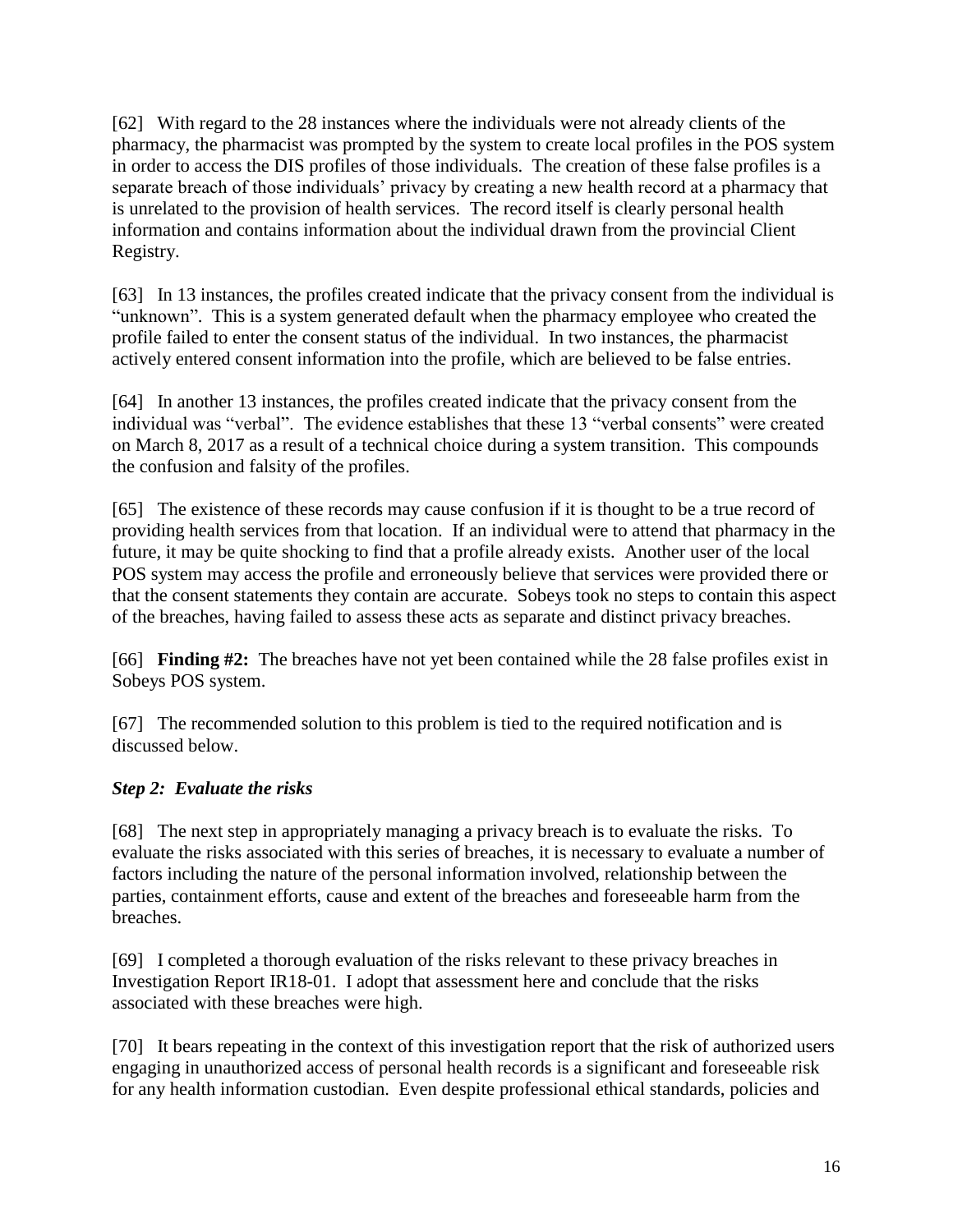training, some individuals continue to operate with a total disregard for the privacy of the individuals served by the health care system. Trust for custodians and the health care system in general is damaged when custodians do not appreciate the constant risk from authorized users abusing their authority. As electronic records and broad access to health information proliferates, the nature of this risk continues to augment.

[71] Sobeys' evidence was that it expects and assumes that regulated pharmacists will comply with their professional ethical standards as regulated by the College of Pharmacists and that intentional privacy breaches are rare and unusual. This investigation demonstrates that despite the safeguards provided by a regulated health profession or appropriate employment policies, the risk of privacy breaches from authorized users cannot be underestimated.

[72] **Finding #3:** I find that at the time of the discovery of these breaches, Sobeys did not properly assess the risk of unauthorized access by authorized users.

# **Recommendation #1: Breach Management Protocol**

I recommend that, within six months, Sobeys:

- i. Develop and implement a privacy breach management protocol consistent with the OIPC's *Key Steps to Responding to Privacy Breaches* guidance.
- ii. Include in the protocol an informed assessment of the risk of unauthorized access by authorized users.
- iii. Provide training to its National Pharmacy Group corporate leadership and district managers in *PHIA* privacy breach containment and investigations to equip them with sufficient knowledge and understanding to adequately contain, investigate and assess the risk of a privacy breach in a timely manner.

# *Step 3: Notification*

[73] The third step in managing a privacy breach is to determine whether notification is appropriate and necessary. Section 69 of *PHIA* requires the custodian to notify individuals at the *first reasonable opportunity* if the custodian believes on a reasonable basis that, as a result of the breach, there is potential for harm or embarrassment to the individual.

[74] The DHW took the lead on notifying affected individuals of the privacy breaches involving the DIS and did so on December 22, 2017.

[75] However, Sobeys made no attempt to contact the 28 individuals who were affected by the separate privacy breaches concerning the creation of false local profiles in the Sobeys POS system. Sobeys was aware of the content of the DHW's notification letters and should not have relied on this as providing this specific sub-set of affected individuals with appropriate notification of the breaches of its system. Sobeys failed to appreciate that its own electronic system had also been breached. In this circumstance, it would make sense to separately inform the affected individuals of how the false profiles came to be created with reference to the DHW notification and to notify of steps taken to mitigate or delete them.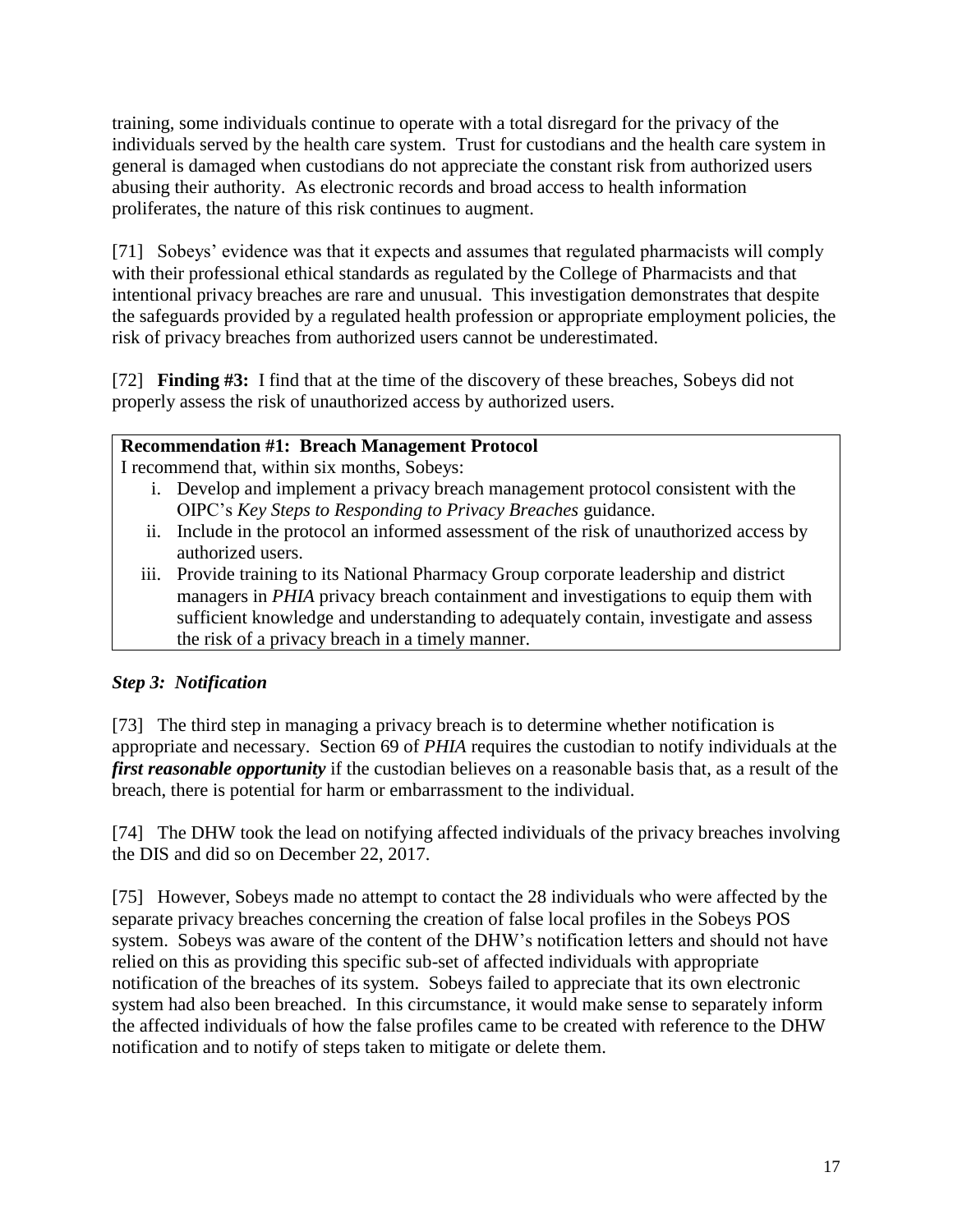[76] *PHIA* requires that health custodians notify affected individuals where the custodian has a reasonable basis to believe that the information has been subject to unauthorized access, use, disclosure, copying or modification. In this case, the pharmacist engaged in unauthorized copying of personal health information from the provincial Client Registry into Sobeys' POS system.

[77] **Finding #4:** I find that Sobeys was not in compliance with *PHIA* when it failed to provide notification to 28 individuals of the privacy breaches within its local POS system.

# **Recommendation #2: Breach Notification**

I recommend that Sobeys immediately notify the 28 individuals whose personal information was improperly copied into the Sobeys POS system. A confidential hard copy of each profile should be provided to each affected individual with the breach notification letter.

#### **Recommendation #3: Delete False Local POS System Profiles**

I recommend that Sobeys take immediate steps to contain the breaches resulting from the false local profiles created in the Sobeys POS system by deleting those profiles. Before deleting the POS system profiles, Sobeys should prepare one confidential hard copy of each profile to be provided to each affected individual.

# *Step #4: Prevention*

[78] The final step in managing a privacy breach is to develop strategies to prevent a future occurrence. Strategies should address both the immediate causes of the present breach and should improve the public body's ability to detect and manage future breaches.

[79] Typically, prevention strategies will address privacy controls in all of the following areas:

- 1. Physical controls
- 2. Administrative and personnel controls
- 3. Technical controls

[80] The information practices required of a custodian must be reasonable in the circumstances and must ensure that personal health information in the custodian's custody or under its control is protected against theft or loss and unauthorized access, use, disclosure, copying or modification.

#### Physical controls

[81] Physical safeguards by Sobeys were not a factor in this investigation and were not reviewed.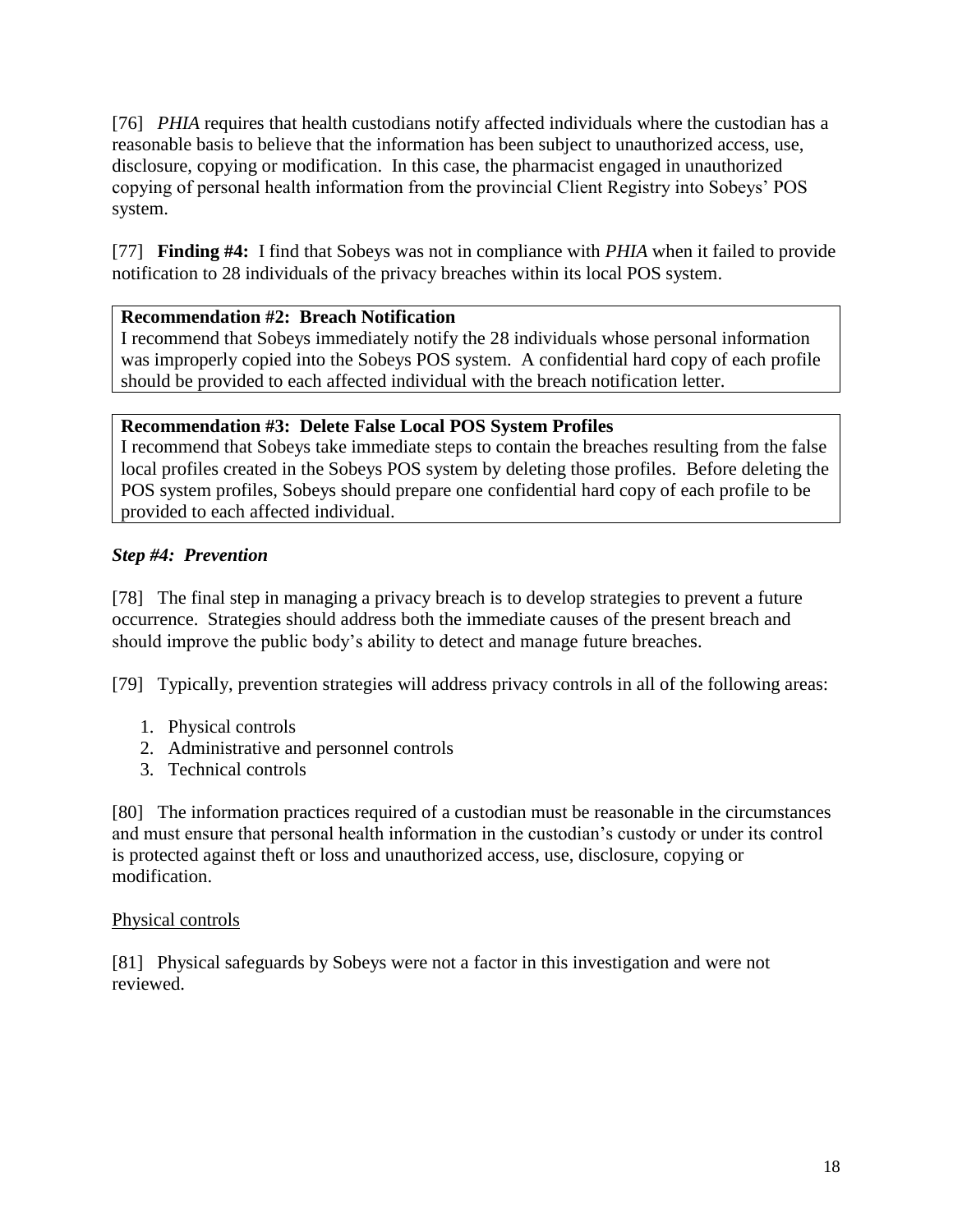#### Administrative and personnel controls

[82] The administrative safeguards we reviewed in this investigation included: Sobeys Privacy Management Framework, Policies and Processes, Ongoing Staff Training, Workplace Culture, and Continuous Quality Improvement Audit – Pharmacy.

#### *Sobeys privacy management framework*

[83] Sobeys' privacy management framework operates under the general oversight and guidance of Sobeys' chief privacy officer. It is a national program of "…policies and procedures designed to comply with all applicable federal and provincial privacy legislation across Canada."

[84] The chief privacy officer position is a member of the corporate senior executive and the Audit Committee of the Board of Directors receives quarterly information about privacy breaches. The individuals responsible for implementation and adherence are senior level executives.

[85] There appears to be a commitment to be responsive to privacy issues as they arise. For example, the chief privacy officer described that a gap analysis is conducted "…any time an incident occurs at a Sobeys Pharmacy, a sector trend is noticed which has privacy relevance, a change in privacy legislation…or they become aware of incidents occurring at non-Sobeys pharmacies involving a privacy issue."<sup>7</sup>

[86] In response to this series of breaches, Sobeys identified and took the following corrective actions: 8

- 1. Remediation of the work environment at the local pharmacy and additional training provided to staff regarding the Sobeys ethics reporting line.
- 2. Discussions with pharmacy staff.
- 3. Recommunication of expectations regarding accessing provincial health records in the form of quality communications and a strongly worded human resources memorandum.
- [87] Sobeys also identified additional preventative measures it is undertaking to implement:
	- 1. Improved auditing by producing a report to be provided to district managers to help identify higher risk access activities.
	- 2. Increased frequency of continuous improvement audits to twice yearly, with one audit to be completed with a staff pharmacist (non-manager).
	- 3. Discussions on privacy, requirements and expectations included in Sobeys Pharmacy Manager Meetings (scheduled for June 2018).
	- 4. All Nova Scotia pharmacy staff members required to review and re-complete the DIS Confidentiality Oath as part of the 2018 annual policy review and acknowledgement process on an annual basis.

 $\overline{\phantom{a}}$ 

<sup>7</sup> Sobeys chief privacy officer statement, May 22, 2018.

<sup>8</sup> Sobeys chief privacy officer statement, May 22, 2018.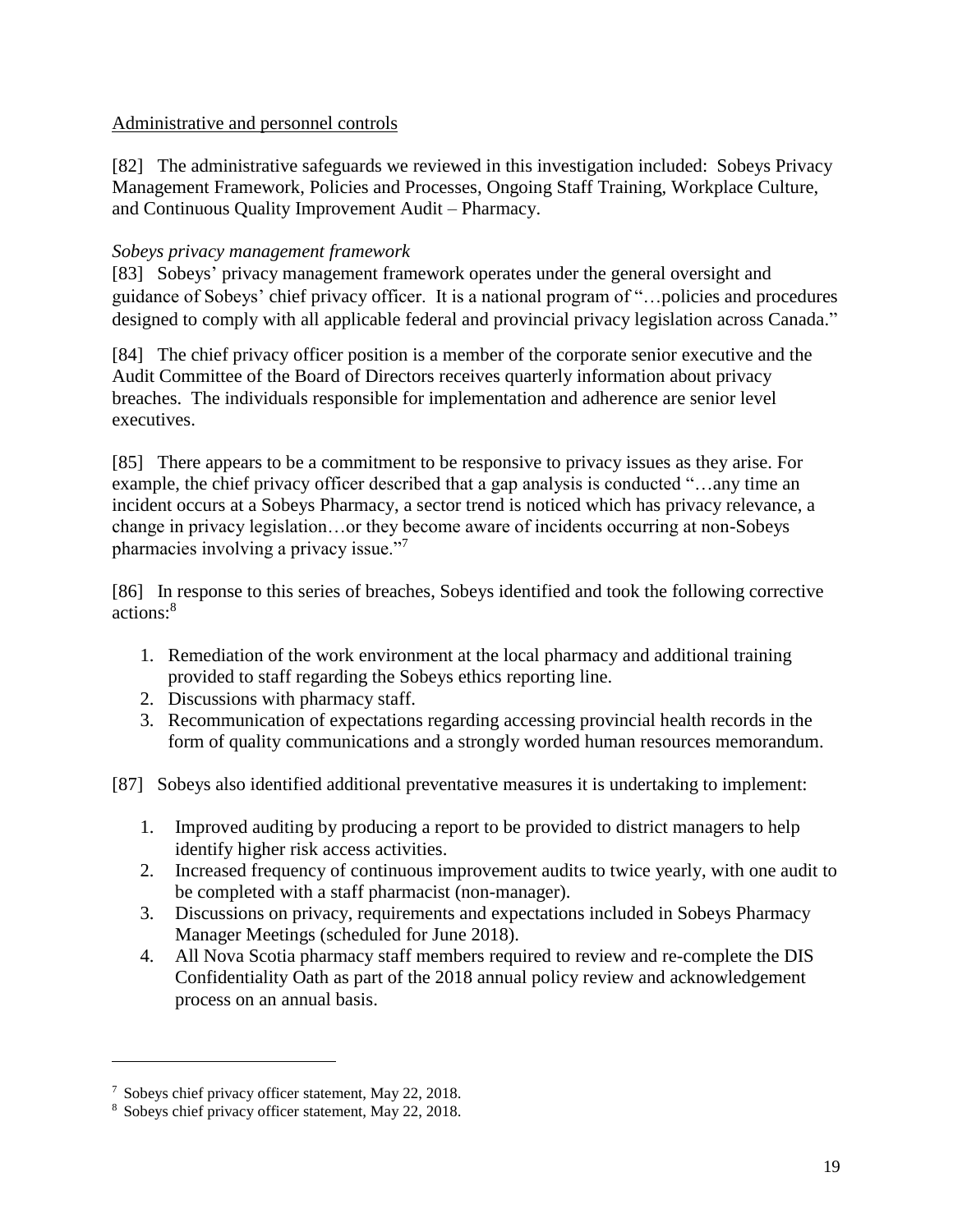[88] Our investigation identified two areas where Sobeys' pan-Canadian approach to its pharmacy privacy responsibilities loses the nuance and prescriptive detail of the provincial personal health information legislation which can be misleading.

[89] First, Sobeys' policy documentation and information directed toward staff emphasizes the *Personal Information Protection and Electronic Documents* Act (*PIPEDA*) as the applicable legislation. In its Privacy Operational Standards policy document, under Privacy Laws and Consent, the first reference is to the federal *PIPEDA* legislation. The policy states, "Most provinces also have legislation specific to protecting personal health information." However, the actual provincial legislation and specific implications are not identified in the policy document.

[90] In its Pharmacy Quality – Weekly Reminder, there are some excerpts from the Privacy Operational Standards policy document relating to accessing patient information. Under the Reference Documents supplied with the Weekly Reminder, there is a link to the federal *PIPEDA* legislation and a statement, "Provincial Practice Directions/Standards (see your provincial website for standards)". There is no mention of provincial personal health information legislation in this Weekly Reminder.

[91] Sobeys, as a commercial enterprise, is subject to the federal *PIPEDA* legislation when it collects, uses and discloses personal information generally. However, Nova Scotia's *PHIA*  legislation, along with other provincial personal health information legislation, has been designated by the federal Governor in Council as "substantially similar" to *PIPEDA* legislation. As such, the *PIPEDA* legislation does not apply to the personal health information aspect of the enterprise in Nova Scotia. It is explicitly the Nova Scotian legislation that applies to the custodian of personal health information in this province, even though *PIPEDA* applies to other aspects of the commercial enterprise.

[92] By not explicitly and accurately signaling to employees the correct applicable laws, Sobeys glosses over the nuance and details specific to the regulation of personal health information, including the prosecutable offences in relation to accessing and handling of personal health information that are a feature of *PHIA* in Nova Scotia.

[93] Personal health information is a specific type of personal information subject to a statutory regime specifically designed for the health care context. The federal Governor in Council "substantially similar" scheme does not leave open to the corporate entity to choose which law it cares to apply.

[94] The second significant area in which Sobeys' national approach is misleading is with its notification to patients about privacy, personal health information practices and information about complaints procedures. Section 68 of *PHIA* requires a custodian to make available to the public a written statement providing a description of the custodian's information practices, contact information and how to request access to or correction of personal health information.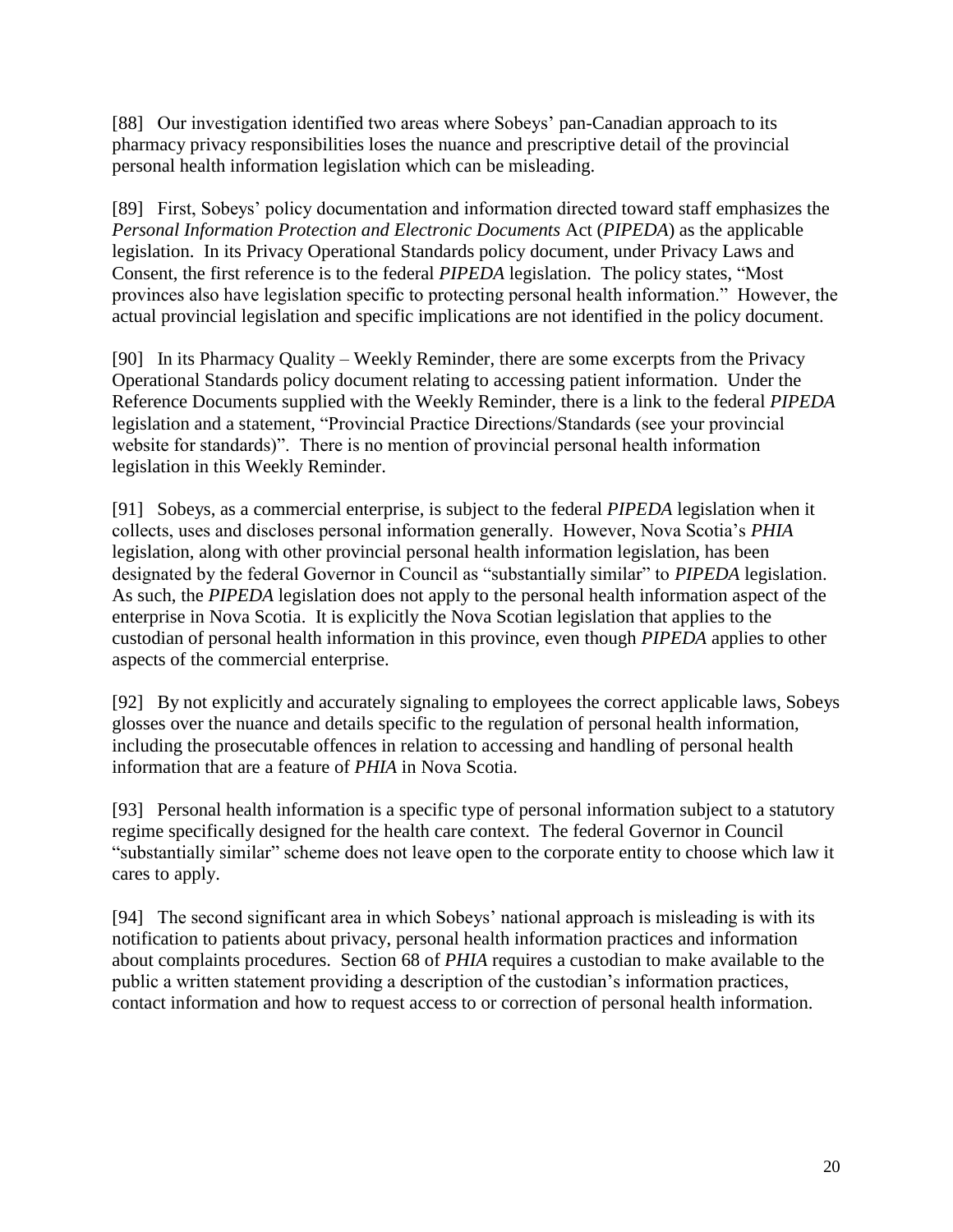*PHIA* specifically requires the public written statement to include information about how to "…make a complaint under this *Act* to the custodian and to the Review Officer."<sup>9</sup>

[95] Sobeys' public notification statement is in the form of a brochure. The brochure covers the information required, except that where it directs patients about inquiries or complaints to an oversight body, it directs them to the Privacy Commissioner of Canada (the Commissioner responsible for *PIPEDA* legislation). When we inquired about this, the Sobeys corporate representative held the view that this brochure appropriately directs individuals on the basis that if individuals called the Privacy Commissioner of Canada they would likely be re-directed to the appropriate privacy commissioner for their province or territory and that it is unreasonable to suggest that Sobeys should produce different versions of its brochure relevant to each jurisdiction in which it operates pharmacies.

[96] Not only is this not in compliance with *PHIA*, this approach risks that an individual patient may not persevere through the challenge of being incorrectly directed in the first instance by the Sobeys' notification.

[97] **Finding #5:** Sobeys' pan-Canadian approach to its pharmacy privacy program is inaccurate and not in compliance with Nova Scotia's health privacy legislation.

# **Recommendation #4: Apply Provincial Health Privacy Law**

I recommend that within 45 days, Sobeys:

- i. Correctly reference the applicable personal health information laws within its Privacy Operational Standards for pharmacies, as well as within any staff training materials.
- ii. Produce and distribute a public information brochure in Nova Scotia that correctly identifies the applicable legislation and that correctly directs people with privacy complaints or questions to the Office of the Information and Privacy Commissioner for Nova Scotia.

# *Policies and processes*

 $\overline{\phantom{a}}$ 

[98] Sobeys has implemented two relevant policies: the Privacy Operational Standards and the Code of Business Conduct and Ethics. Together, these policies set out the foundation for Sobeys expectations of its staff relating to privacy and conduct. On May 31, 2017, Sobeys National Pharmacy Group circulated a memorandum to all pharmacies operating under its banner to implement harmonized alignment of standards and procedures as the National Pharmacy Group.

[99] The current Privacy Operational Standards document outlines anticipated and acceptable circumstances for accessing patient electronic health records, making note that provincial drug information systems may require a specific additional oath or pledge. The policy clearly states: "These standards supplement and reinforce any provincial regulations governing privacy and the use of electronic drug information systems/electronic health records" and, "It is not permissible or acceptable to access a patient's EHR outside the course of providing care."

<sup>&</sup>lt;sup>9</sup> *PHIA*, s. 68(d). Note that the Information and Privacy Commissioner for Nova Scotia serves as the "Review" Officer" for the purposes of *PHIA*.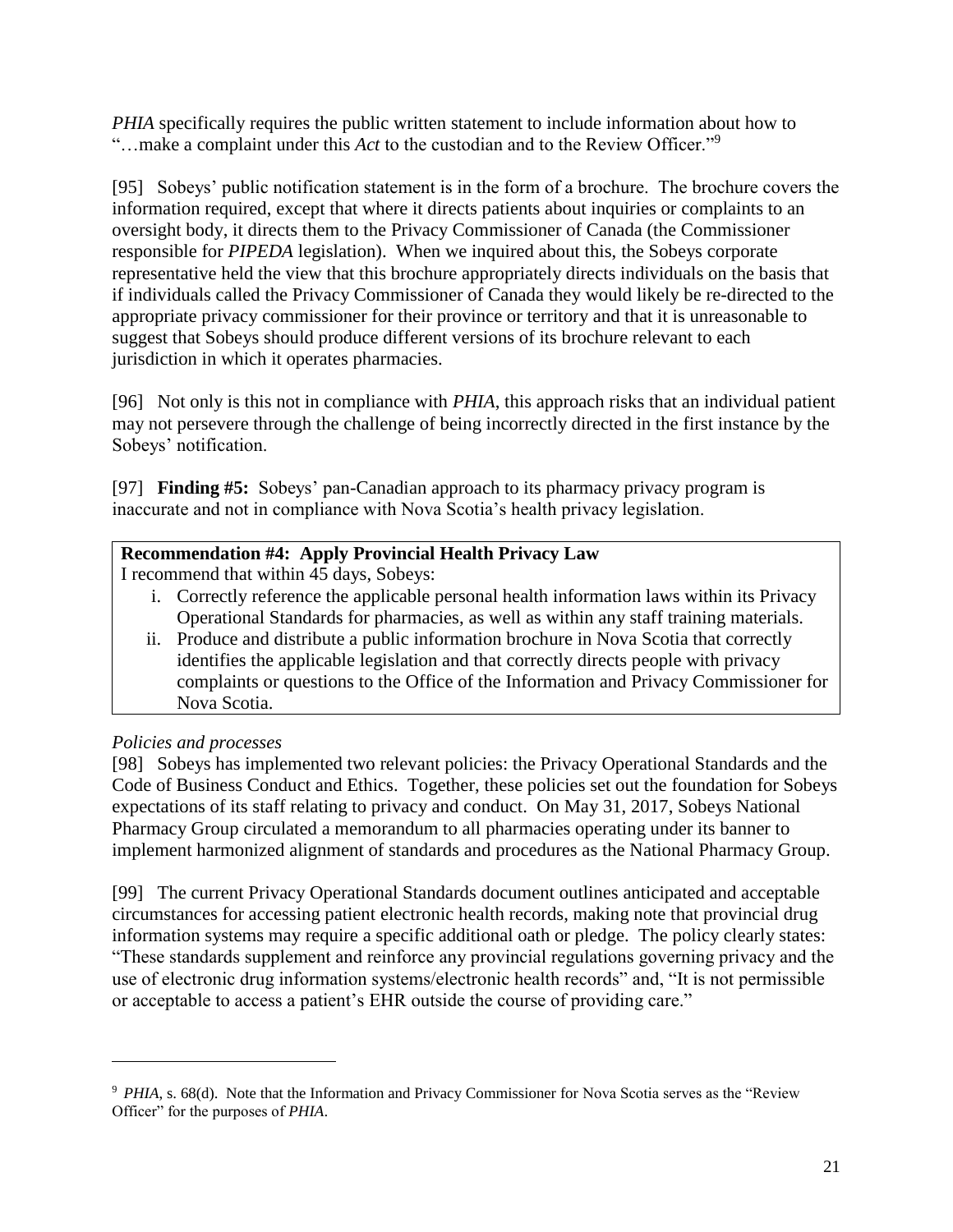[100] The Code of Business Conduct and Ethics provides employees with clear statements about what constitutes unethical behaviour, which includes violations of corporate polices and operational standards. The Code also outlines the consequences of unethical behaviour and multiple mechanisms for reporting ethical concerns, including anonymous reporting.

[101] Along with the implementation of harmonized policies and standards, the National Pharmacy Group implemented a requirement that all pharmacy staff confirm their understanding and acknowledgement of the policies by June 30, 2017. All members of the local pharmacy staff at issue in this investigation signed the acknowledgement, including the pharmacist, on June 27, 2017.

[102] Previous to this harmonized policy statement, Sobeys pharmacies had a similar process of requiring employees to sign an acknowledgement of policies. The pharmacist previously signed an acknowledgement of the policies in place at the time on June 26, 2015, which included the following policies: a Code of Behaviour, Protecting Patient and Corporate Information, Privacy Operational Standards and Accessing Electronic Health Records.

[103] **Finding #6:** Sobeys policies provide adequate administrative safeguards by explicitly prohibiting employees from accessing patient personal health information outside of the provision of health care services and by providing employees clear ethical rules and reporting mechanisms, with one identified area of improvement noted in the below section. Sobeys practice of requiring employees to regularly acknowledge the Privacy Operational Standards is a best practice to ensure employees are aware of the policies.

#### *Ongoing staff training*

[104] Sobeys has implemented a program of Quality - Weekly Reminders and Monthly Quality Tips to operationalize its policies. This ongoing program is designed to highlight aspects of the policies, to inspire conversation at local pharmacies and to clarify areas where they may have received questions or identified issues. On April 22, 2017, the Weekly Reminder took excerpts from page 6 of the Privacy Operational Standards, including the statement that it is not permissible or acceptable to access a patient's electronic health record (EHR) outside the course of providing care.

[105] In response to this series of breaches, on December 2, 2017, Sobeys circulated a Monthly Quality Tip about accessing electronic health records which states: "Access to the EHR is balanced with regulations to protect patient privacy. Be familiar with your provincial PHIA requirements as well as corporate privacy operational standards." In addition, it states: "It is prudent for pharmacy staff to ensure there is pharmacy care activity documented in conjunction with access to a patient's provincial record." The tip provides guidance to take additional steps to document the reason for the access for over-the-counter or non-dispensing situations. Its conclusion is, "These practices ensure that you can demonstrate compliance with privacy practices if audited."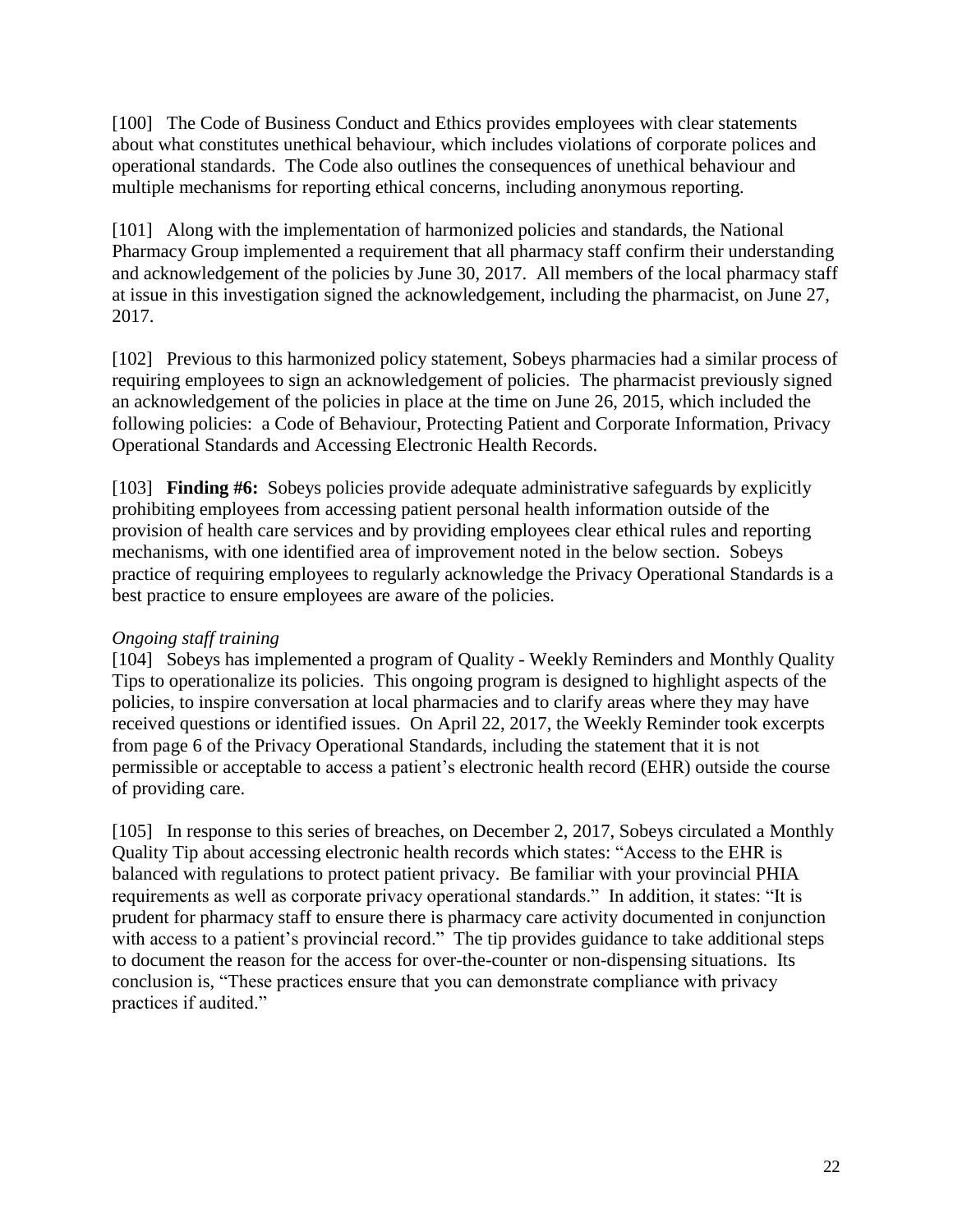[106] Sobeys developed an online policy training module and required all pharmacy staff to complete it as part of its rollout of the updated and harmonized policies.<sup>10</sup> Sobeys now requires an annual renewal of the online training module and written acknowledgement of policies.<sup>11</sup> The pharmacist completed the online training module in February 2017.

[107] **Finding #7:** Sobeys' ongoing training and program of Monthly Tips and Weekly Reminders is an effective strategy to emphasize and revisit policy documents and messages with employees.

# **Recommendation #5: Document Reasons for DIS Access**

I recommend that Sobeys make documenting the reason for DIS access for over-the-counter or non-dispensing situations a required privacy operational standard.

# *Workplace culture*

[108] In response to this series of privacy breaches, Sobeys identified a concerning workplace culture of staff not disclosing their knowledge of the privacy breaches earlier.

[109] Our investigation identified two elements present in the workplace that contributed to employees not disclosing their knowledge of the pharmacist's behaviour. First, there was a perception that the pharmacist was knowledgeable and respected, which contributed to a sense that an employee that came forward would not be believed or would be at risk of retribution if the behaviour could not be proved. The second is that an inexperienced employee was not sufficiently confident in her understanding of the Privacy Operational Standards to challenge the supervisor, although when an occasion arose, that employee discussed some of her observations with a relief pharmacist who confirmed that the behaviour as described was not appropriate.

[110] The relief pharmacist, an experienced regulated pharmacist, admitted during our investigation that she did not believe the pharmacy employee because she had known the pharmacy manager (pharmacist) for a long time and respected her. She did not report the matter to Sobeys.

[111] The employees described a difficult work environment as their discomfort with the behaviour grew but they were not certain how to address it. One employee eventually called in an anonymous tip to the DHW rather than report the behaviour to her employer.

[112] Sobeys identified three steps of corrective action: remediating the work environment at the local pharmacy, initiating discussions with pharmacy staff and recommunicating expectations regarding accessing provincial health records.

[113] The supervisory dynamic as a deterrent to employees recognizing and reporting unauthorized access of health records cannot be underestimated. The challenge is even more pronounced in a small workplace where there are few staff and the identity of the reporting employee is difficult to protect. In a rural community, where there may be few other

 $\overline{\phantom{a}}$ 

<sup>&</sup>lt;sup>10</sup> Sobeys letter to the OIPC, Feb 1, 2018.

<sup>&</sup>lt;sup>11</sup> Sobeys chief privacy officer statement, May 22, 2018.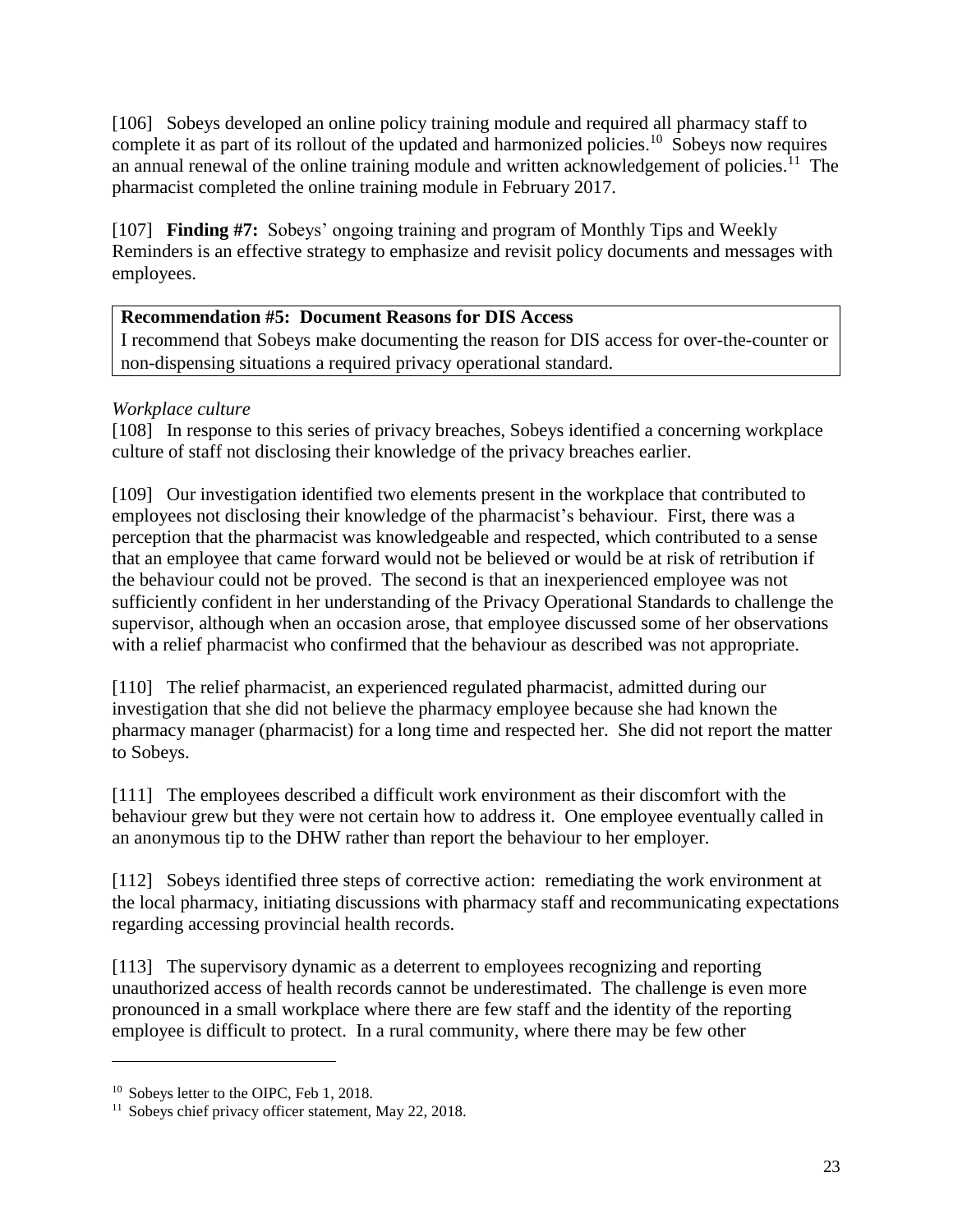employment opportunities, the risk to an employee coming forward including facing retribution, losing her employment, or being forced to continue in the work environment due to lack of other options, is significant.

[114] **Finding #8:** Sobeys' corrective actions to remediate the work environment, discuss the issues with staff and recommunicate the expectations and anonymous reporting procedure, are appropriate remedial steps.

# **Recommendation #6: Build Employee Confidence in the Workplace**

I recommend that Sobeys:

- i. Require all of its pharmacy staff and management in Nova Scotia to read this report.
- ii. Specifically discuss with employees how the supervisory dynamic deterred the employees coming forward sooner in this case and emphasize the corporate commitment to address issues that are reported regardless of whether the individual is a supervisor or a long-term, respected employee.

# *Continuous Quality Improvement Audit*

[115] The pharmacy's Continuous Quality Improvement Audit contains 20 questions to be answered by a district manager on a site visit, including ensuring that the personal health information brochure is readily available, that top fax numbers are pre-programmed to reduce the potential of misdirected faxes, that staff are aware of the location of "privacy tools and information on the pharmacy web portal" and that staff understand their responsibility to report "Quality Related Events" (QRE) on a dashboard. It also includes a requirement to check that the pharmacy manager at the pharmacy being visited by the district manager has followed up on all QRE as required by Sobeys policy.

[116] A Continuous Quality Improvement Audit was conducted for the local Sobeys pharmacy as required, but did not identify any issues in this pharmacy. Sobeys' corrective action included an effort to increase the frequency of continuous improvement audits to twice yearly, with one audit to be completed with a staff pharmacist (non-manager).

[117] Sobeys' corrective action is intended to improve the Continuous Quality Improvement Audit to address that it failed to identify any issues at this pharmacy. However, the identified corrective action to the Continuous Quality Improvement Audit is not sufficient to address the root cause of the audit's failure in this case.

[118] Our investigation revealed that the audit process, as implemented at this local pharmacy, involved filling out the check-boxes based on a relatively short meeting with the pharmacist. A more frequent but similar check-box exercise may not produce better results. Furthermore, depending on the size of the pharmacy, another regulated pharmacist may not be able to provide the most relevant information. In this case, the non-regulated pharmacy staff had the most information and insights about the pharmacist's behaviour because they were more likely to be working at the same time as the pharmacist.

[119] **Finding #9:** Sobeys' Continuous Quality Improvement Audit provides an appropriate framework for a regular audit process, but its implementation is perfunctory and does not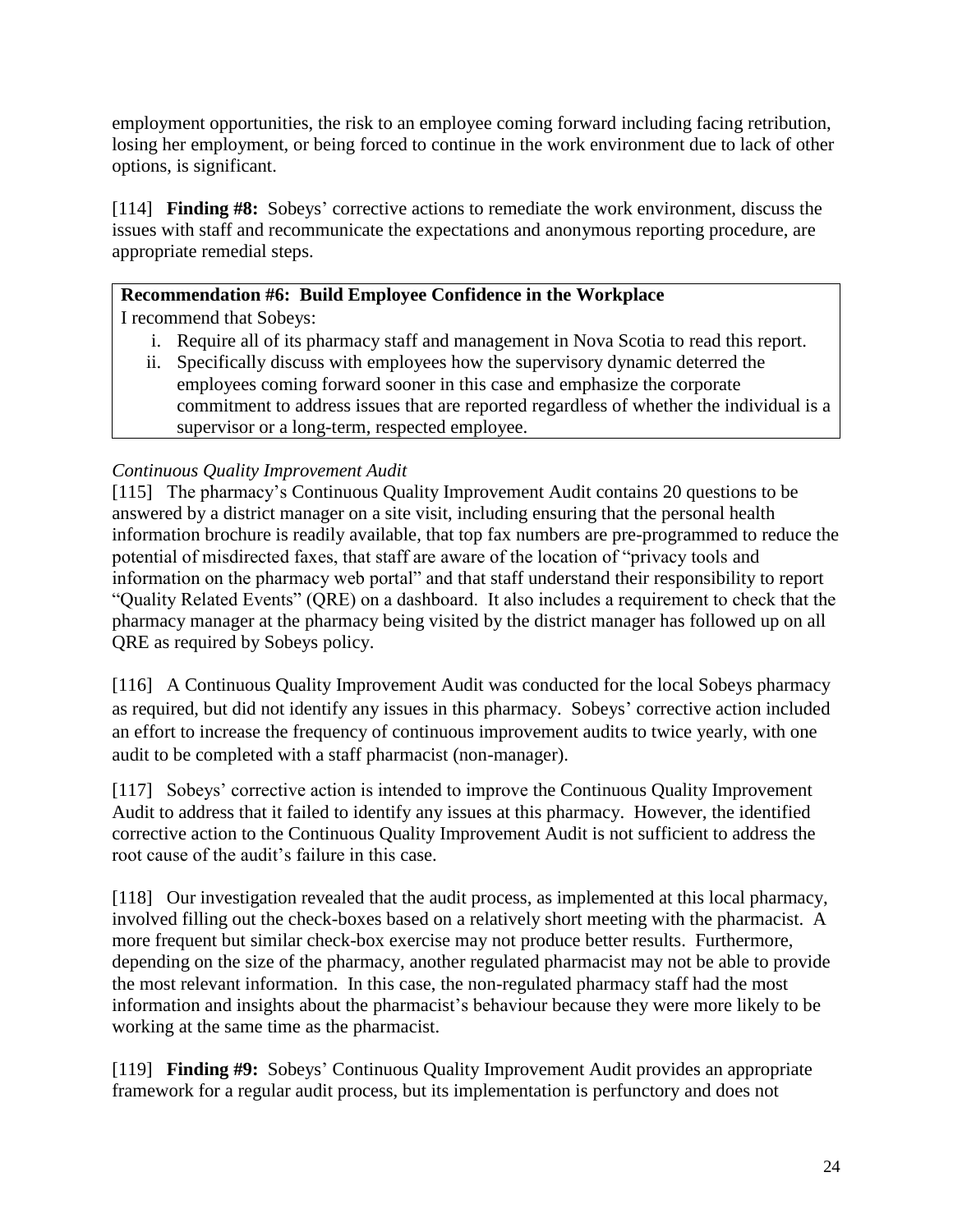sufficiently record evidence of the pharmacy's compliance. The identified corrective action does not address the workplace culture issues that contributed to the audit's failure at this pharmacy.

# **Recommendation #7: Strengthening the Continuous Quality Improvement Audit**

I recommend that Sobeys improve its Continuous Quality Improvement Audit process by:

- i. Conducting three Continuous Quality Improvement Audits per year and involve a nonpharmacist in the completion of at least one audit per year.
- ii. Adding a question to the Continuous Quality Improvement Audit for all staff that asks them to identify any privacy compliance concerns or recommendations.
- iii. Adding a regular review of the proactive monitoring logs to the Continuous Quality Improvement Audit process (once the POS system has an adequate proactive user activity monitoring program - see recommendation 8 below).

# Technical controls

 $\overline{\phantom{a}}$ 

[120] The technical safeguards that we reviewed in this investigation were user activity logs and the auditing of logs. The DHW has a proactive user activity audit program in place but it did not successfully identify the pharmacist's activities over the two years that she abused her authorized access. Over the period of the pharmacist's unauthorized accesses, Sobeys did not have any kind of user activity audit program in place.

[121] Auditing offers an electronic footprint of what a user did or accessed and can be a powerful source of evidence of a privacy breach. However, the information coming from an audit tool needs to be calibrated. Although a powerful technological requirement for any custodian, it cannot supply all of the safeguards alone. The details of user activity data, configurations and use of the tool are also important considerations.

[122] Sobeys conducts annual audits of access control<sup>12</sup> to ensure that users are granted appropriate system access. Prior to this investigation, Sobeys had not implemented any form of proactive auditing of its user activity. Sobeys communicated during this investigation that the POS system it uses does not have a proactive auditing functionality.

[123] Sobeys confirmed that user access profiles which report user activity can be done by patient name, but it is cumbersome and not useful as a tool to monitor authorized user activity. The district manager confirmed that no regular proactive user access monitoring is currently being done by Sobeys.

[124] The DIS User Agreement with the DHW requires a user organization to "...monitor" access of its staff to the DIS to ensure proper access, use, and disclosure of personal health information in the DIS." Proactive monitoring of user activity is widely acknowledged as a reasonable and necessary technical safeguard to address the general risk of unauthorized access

 $12$  This is an audit to ensure that employees have the access necessary for their roles and any employees who have left the organization have their access terminated.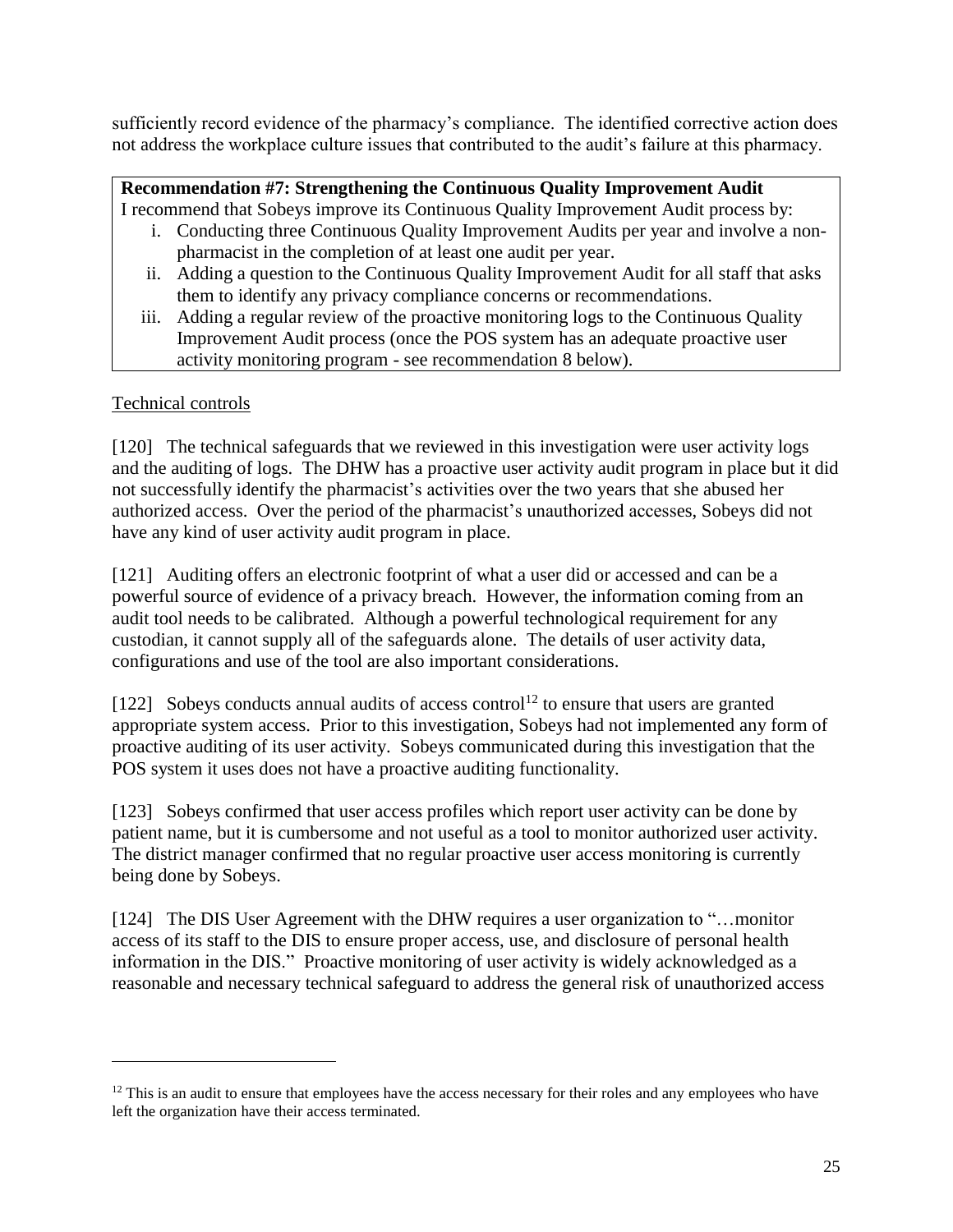by authorized users and is a significant trend in the electronic health records field.<sup>13</sup> Proactive user activity monitoring typically takes the form of periodic review of users' total activity according to set criteria, as well as system generated automatic alerts to pre-programmed suspicious activity.

[125] Sobeys has since determined that it can develop a report of "non-transactional" activities, that is, look-up activities that are not associated with pharmacy transactions which, according to Sobeys, can be used on a regular basis to identify trends and assess adherence to access and documentation standards. At the time of writing this report, Sobeys was reviewing and refining this report with a view to implementing it at the pharmacy district manager level as an additional component of its existing Continuous Quality Improvement Audits twice per year.

[126] The report of "non-transactional" activities is an example of suspicious user behavior, but the proposed report incorporated into a twice per year Continuous Quality Improvement Audit, is not an automatic system-generated alert program. As proposed, this report offers a regularized selective user activity audit and is an improvement over Sobeys' current status. Other types of suspicious user behaviour include looking up: family members or individuals with the same last name, co-workers and individuals who are famous or have notoriety in the community.

[127] **Finding #10:** I find that Sobeys is not in compliance with the DIS User Agreement requirement to conduct regular auditing of user activity and does not have reasonable technical security in place capable of the timely identification of unauthorized access by authorized users.

#### **Recommendation #8: Strengthening Technical Auditing**

I recommend that within six months, Sobeys obtain and implement the technical auditing capacity to regularly conduct proactive user activity audits of its POS system, including at a minimum, flagging same name lookup, employee lookup, and activity in the POS system not associated with dispensing.

#### **5.0 Summary of Findings and Recommendations**

[128] I find that:

 $\overline{\phantom{a}}$ 

**#1**: I find that Sobeys failed to act in a timely fashion to properly and thoroughly investigate and contain these privacy breaches.

**#2:** The breaches have not yet been contained while the 28 false profiles exist in Sobeys POS system.

<sup>&</sup>lt;sup>13</sup> BC Investigation Report F06-01; Ontario Order MC09-9; BC Investigation Report F06-01; 2013-IR-02, 2013 CanLII 82405(AB OIPC); Order H2016-06(Re), 2016 CanLII 104927 (AB OIPC); Order H2014-02 (Re), 20104 CanLII 41751 (AB OIPC); Eastern Health (Re), 2016 CanLII 85236; A Public Hospital, 2017 CanLII 88475 (ON IPC); London Health Sciences Centre (Re), 2017 CanLII 31432 (ONIPC); Group Health Centre (Re), 2017 CanLII 87957 (ON IPC); Heartland Regional Health Authority (Re), 2015 CanLII 85349 (SK IPC); Regina Qu'Appelle Regional Health Authority (Re), 2013 CanLII 5640 (SK IPC); L&M Pharmacy Inc (Re), 2010 CanLII 17914 (SK IPC);Manitoba Ombudsman Case 2014-0500.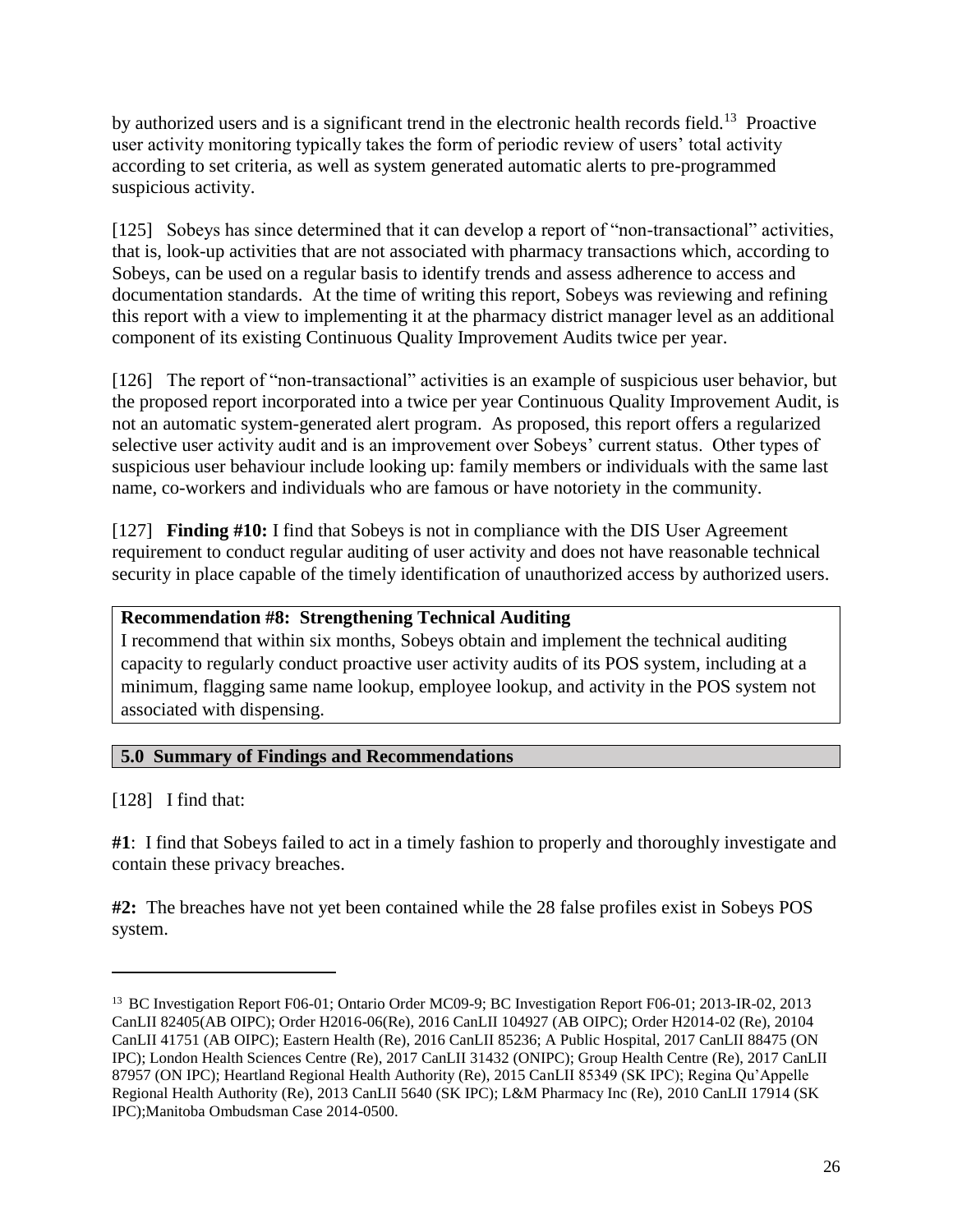**#3:** I find that at the time of the discovery of these breaches, Sobeys did not properly assess the risk of unauthorized access by authorized users.

**#4:** I find that Sobeys was not in compliance with *PHIA* when it failed to provide notification to 28 individuals of the privacy breaches within its local POS system.

**#5:** Sobeys' pan-Canadian approach to its pharmacy privacy program is inaccurate and not in compliance with Nova Scotia's health privacy legislation.

**#6:** Sobeys policies provide adequate administrative safeguards by explicitly prohibiting employees from accessing patient personal health information outside of the provision of health care services and by providing employees clear ethical rules and reporting mechanisms, with one identified area of improvement noted in the below section. Sobeys practice of requiring employees to regularly acknowledge the Privacy Operational Standards is a best practice to ensure employees are aware of the policies.

**7:** Sobeys' ongoing training and program of Monthly Tips and Weekly Reminders is an effective strategy to emphasize and revisit policy documents and messages with employees.

**#8:** Sobeys' corrective actions to remediate the work environment, discuss the issues with staff and recommunicate the expectations and anonymous reporting procedure, are appropriate remedial steps.

**#9:** Sobeys' Continuous Quality Improvement Audit provides an appropriate framework for a regular audit process, but its implementation is perfunctory and does not sufficiently record evidence of the pharmacy's compliance. The identified corrective action does not address the workplace culture issues that contributed to the audit's failure at this pharmacy.

**#10:** I find that Sobeys is not in compliance with the DIS User Agreement requirement to conduct regular auditing of user activity and does not have reasonable technical security in place capable of the timely identification of unauthorized access by authorized users.

[129] I recommend that:

#### **#1: Breach Management Protocol**

Within six months, Sobeys:

- i. Develop and implement a privacy breach management protocol consistent with the OIPC's *Key Steps to Responding to Privacy Breaches* guidance.
- ii. Include in the protocol an informed assessment of the risk of unauthorized access by authorized users.
- iii. Provide training to its National Pharmacy Group corporate leadership and district managers in *PHIA* privacy breach containment and investigations to equip them with sufficient knowledge and understanding to adequately contain, investigate and assess the risk of a privacy breach in a timely manner.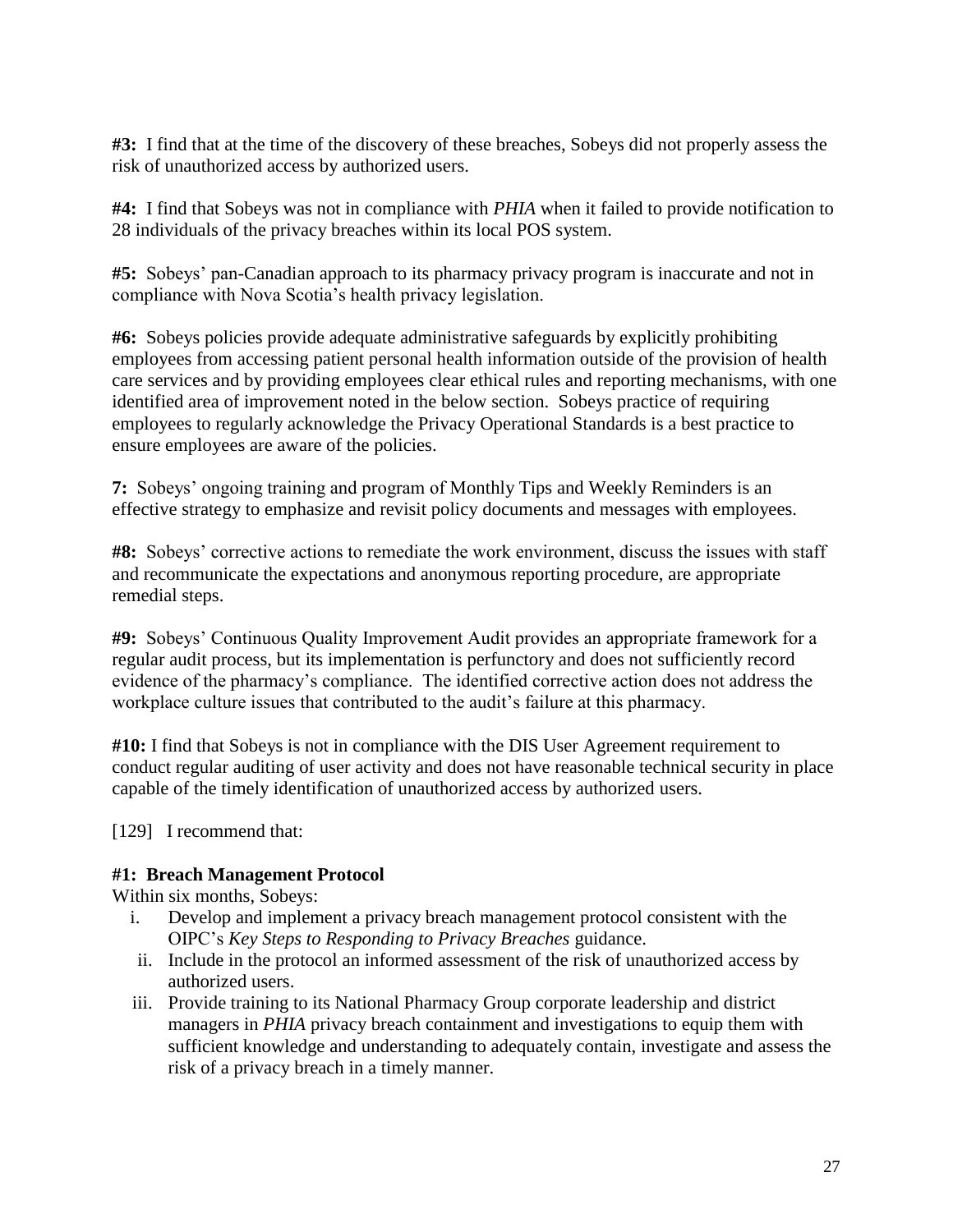#### **#2: Breach Notification**

Sobeys immediately notify the 28 individuals whose personal information was improperly copied into the Sobeys POS system. A confidential hard copy of each profile should be provided to each affected individual with the breach notification letter.

# **#3: Delete False Local POS System Profiles**

Sobeys take immediate steps to contain the breaches resulting from the false local profiles created in the Sobeys POS system by deleting those profiles. Before deleting the POS system profiles, Sobeys should prepare one confidential hard copy of each profile to be provided to each affected individual.

# **#4: Apply Provincial Health Privacy Law**

Within 45 days, Sobeys:

- i. Correctly reference the applicable personal health information laws within its Privacy Operational Standards for pharmacies, as well as within any staff training materials.
- ii. Produce and distribute a public information brochure in Nova Scotia that correctly identifies the applicable legislation and that correctly directs people with privacy complaints or questions to the Office of the Information and Privacy Commissioner for Nova Scotia.

# **#5: Document Reasons for DIS Access**

Sobeys make documenting the reason for DIS access for over-the-counter or non-dispensing situations a required privacy operational standard.

#### **#6: Build Employee Confidence in the Workplace**

Sobeys:

- i. Require all of its pharmacy staff and management in Nova Scotia to read this report.
- ii. Specifically discuss with employees how the supervisory dynamic deterred the employees coming forward sooner in this case and emphasize the corporate commitment to address issues that are reported regardless of whether the individual is a supervisor or a long-term, respected employee.

#### **#7: Strengthening the Continuous Quality Improvement Audit**

Sobeys improve its Continuous Quality Improvement Audit process by:

- i. Conducting three Continuous Quality Improvement Audits per year and involve a nonpharmacist in the completion of at least one audit per year.
- ii. Adding a question to the Continuous Quality Improvement Audit for all staff that asks them to identify any privacy compliance concerns or recommendations.
- iii. Adding a regular review of the proactive monitoring logs to the Continuous Quality Improvement Audit process (once the POS system has an adequate proactive user activity monitoring program - see recommendation 8 below).

# **#8: Strengthening Technical Auditing**

Within six months, Sobeys obtain and implement the technical auditing capacity to regularly conduct proactive user activity audits of its POS system, including at a minimum, flagging same name lookup, employee lookup, and activity in the POS system not associated with dispensing.